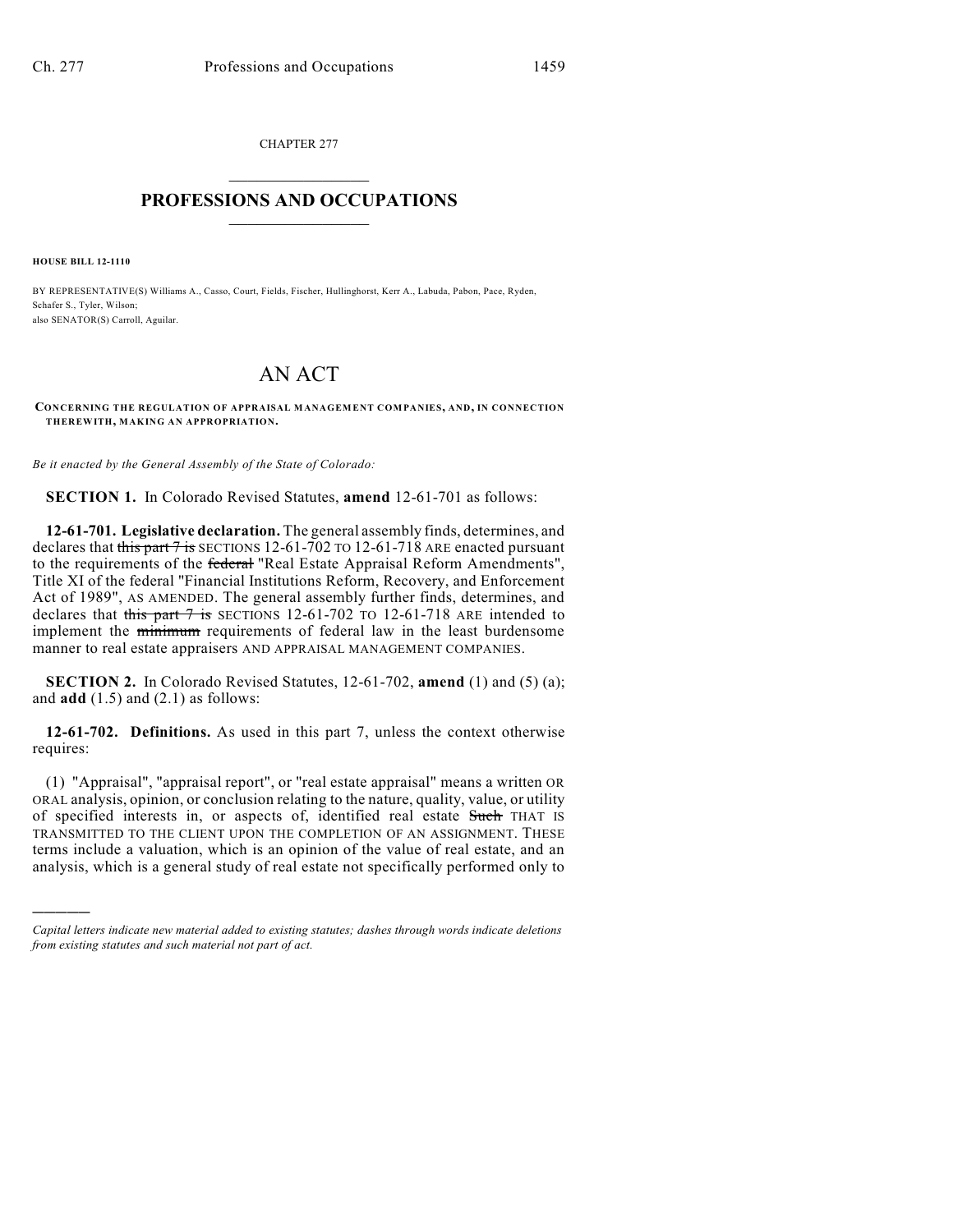determine value; except that such THE terms include  $\frac{a_n}{b_n}$  A valuation completed by any AN appraiser employee of a county assessor as defined in section 39-1-102 (2), C.R.S. Such THE terms do not include an analysis, valuation, opinion, conclusion, notation, or compilation of data by an officer, director, or regular salaried employee of a financial institution or its affiliate, made for internal use only by the said financial institution or affiliate, concerning an interest in real estate that is owned or held as collateral by the said financial institution or affiliate which AND THAT is not represented or deemed to be an appraisal except to the said financial institution, the agencies regulating the said financial institution, and any secondary markets that purchase real estate secured loans. Any such AN appraisal prepared by an officer, director, or regular salaried employee of said A financial institution who is not registered, licensed, or certified under this part 7 shall contain a written notice that the preparer is not registered, licensed, or certified as an appraiser under this part 7.

(1.5) (a) "APPRAISAL MANAGEMENT COMPANY" MEANS, IN CONNECTION WITH VALUING PROPERTIES COLLATERALIZING MORTGAGE LOANS OR MORTGAGES INCORPORATED INTO A SECURITIZATION, ANY EXTERNAL THIRD PARTY AUTHORIZED EITHER BY A CREDITOR IN A CONSUMER CREDIT TRANSACTION SECURED BY A CONSUMER'S PRINCIPAL DWELLING THAT OVERSEES A NETWORK OR PANEL OF LICENSED OR CERTIFIED APPRAISERS OR BY AN UNDERWRITER OF, OR OTHER PRINCIPAL IN, THE SECONDARY MORTGAGE MARKETS THAT OVERSEES A NETWORK OR PANEL OF LICENSED OR CERTIFIED APPRAISERS.

(b) "APPRAISAL MANAGEMENT COMPANY" DOES NOT INCLUDE:

(I) A CORPORATION, LIMITED LIABILITY COMPANY, SOLE PROPRIETORSHIP, OR OTHER ENTITY THAT DIRECTLY PERFORMS APPRAISAL SERVICES;

(II) A CORPORATION, LIMITED LIABILITY COMPANY, SOLE PROPRIETORSHIP, OR OTHER ENTITY THAT DOES NOT CONTRACT WITH APPRAISERS FOR APPRAISAL SERVICES, BUT SOLELY DISTRIBUTES ORDERS TO A CLIENT-SELECTED PANEL OF APPRAISERS; AND

(III) A MORTGAGE COMPANY, OR ITS SUBSIDIARY, THAT MANAGES A PANEL OF APPRAISERS WHO ARE ENGAGED TO PROVIDE APPRAISAL SERVICES ON MORTGAGE LOANS EITHER ORIGINATED BY THE MORTGAGE COMPANY OR FUNDED BY THE MORTGAGE COMPANY WITH ITS OWN FUNDS.

(2.1) "CLIENT" MEANS THE PARTY OR PARTIES WHO ENGAGE AN APPRAISER OR AN APPRAISAL MANAGEMENT COMPANY FOR A SPECIFIC ASSIGNMENT.

(5) (a) "Real estate appraiser" or "appraiser" means any A person who provides for a fee or a salary an opinion AN ESTIMATE of the nature, quality, value, or utility of an interest in, or aspect of, identified real estate and includes one who estimates value and who possesses the necessary qualifications, ability, and experience to execute or direct the appraisal of real property.

**SECTION 3.** In Colorado Revised Statutes, 12-61-703, **amend** (1) as follows:

**12-61-703. Board of real estate appraisers - creation - compensation immunity - repeal of part.** (1) There is hereby created in the division a board of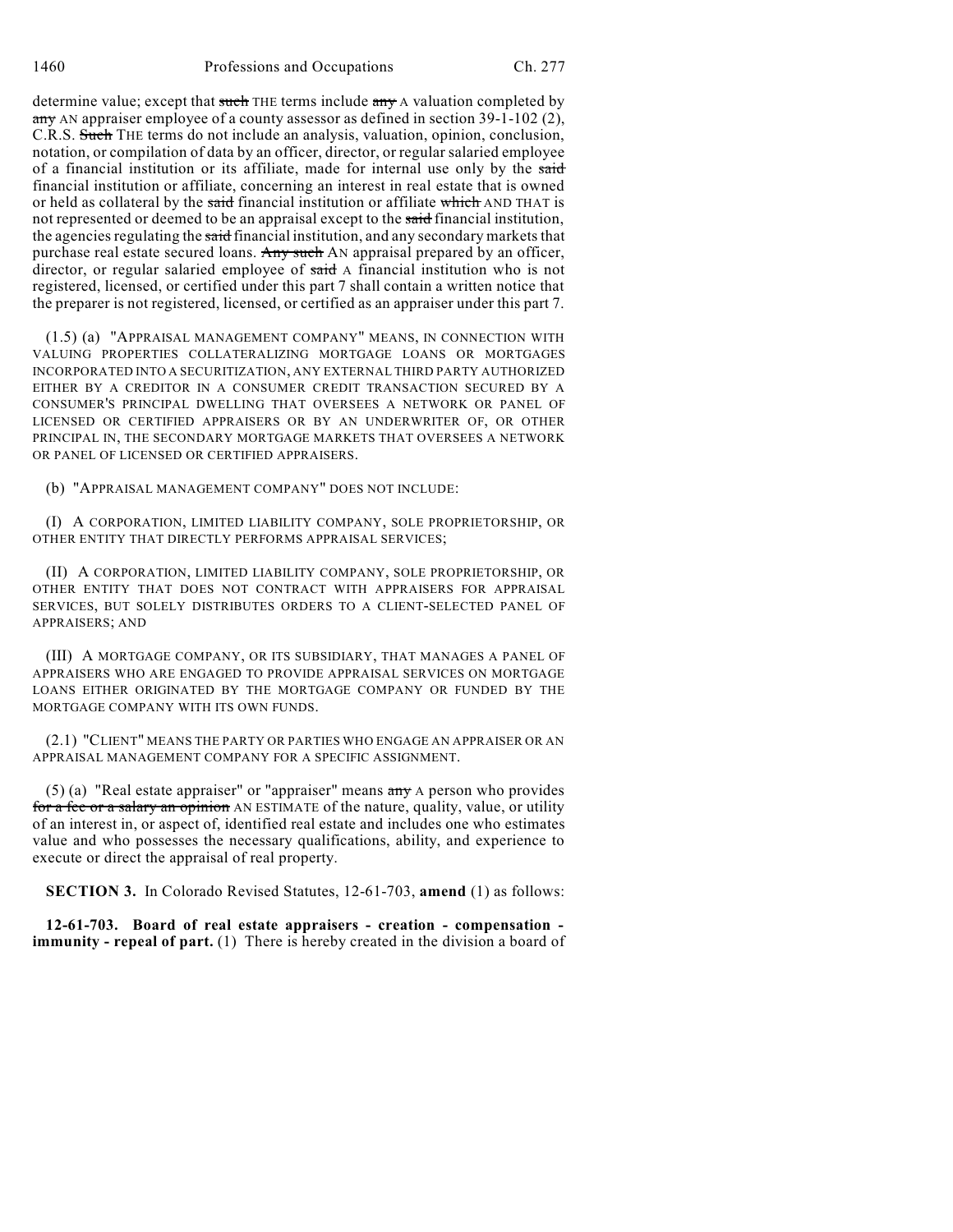real estate appraisers consisting of seven members appointed by the governor with the consent of the senate. Of such THE members, three shall be licensed or certified appraisers, one of whom shall have expertise in eminent domain matters, one shall be a county assessor in office, one shall be an officer or employee of a commercial bank experienced in real estate lending, ONE SHALL BE AN OFFICER OR EMPLOYEE OF AN APPRAISAL MANAGEMENT COMPANY, and two ONE shall be members A MEMBER of the public at large not engaged in any of the businesses represented by the other members of the board. Of the members of the board appointed for terms beginning July 1, 1990, the commercial bank member, the county assessor member, and two of the appraiser members shall be appointed for terms of three years, and the public member and the remaining appraiser members shall be appointed for terms of one year. Members of the board appointed after July 1, 1990, shall hold office for a term TERMS of three years. The additional public member of the board of real estate appraisers authorized by this subsection  $(1)$  shall not be appointed before the earliest date on which one of the four appraiser members' terms expires after July 1, 1996. In the event of a vacancy by death, resignation, removal, or otherwise, the governor shall appoint a member to fill the unexpired term. The governor shall have HAS the authority to remove any member for misconduct, neglect of duty, or incompetence.

**SECTION 4.** In Colorado Revised Statutes, 12-61-704, **amend** (1) (c); and **add**  $(1)$  (k) as follows:

**12-61-704. Powers and duties of the board.** (1) In addition to all other powers and duties imposed upon it by law, the board has the following powers and duties:

(c) (I) To keep all records of proceedings and activities of the board conducted under authority of this part 7, which records shall be open to public inspection at such time and in such manner as may be prescribed by rules and regulations formulated by the board.

(II) The board shall IS not be required to maintain or preserve licensing history records of any A person licensed or certified under the provisions of this part 7 for any A period of time longer than seven years. COMPLAINTS OF RECORD IN THE OFFICE OF THE BOARD AND BOARD INVESTIGATIONS, INCLUDING BOARD INVESTIGATIVE FILES, ARE CLOSED TO PUBLIC INSPECTION.STIPULATIONS AND FINAL AGENCY ORDERS ARE PUBLIC RECORD AND SUBJECT TO SECTIONS 24-72-203 AND 24-72-204, C.R.S.

(k) IF THE BOARD HAS REASONABLE CAUSE TO BELIEVE THAT A PERSON, PARTNERSHIP, LIMITED LIABILITY COMPANY, OR CORPORATION IS VIOLATING THIS PART 7, TO ENTER AN ORDER REQUIRING THE INDIVIDUAL OR APPRAISAL MANAGEMENT COMPANY TO CEASE AND DESIST THE VIOLATIONS.

**SECTION 5.** In Colorado Revised Statutes, 12-61-706, **amend** (1) (a) and (2); and **add** (10) as follows:

**12-61-706. Qualifications for registration, licensing, and certification of appraisers - continuing education.** (1) (a) The board shall, by rule, prescribe requirements for the initial registration, licensing, or certification of persons under this part 7 to meet the requirements of the federal "Real Estate Appraisal Reform Amendments", Title XI of the federal "Financial Institutions Reform, Recovery, and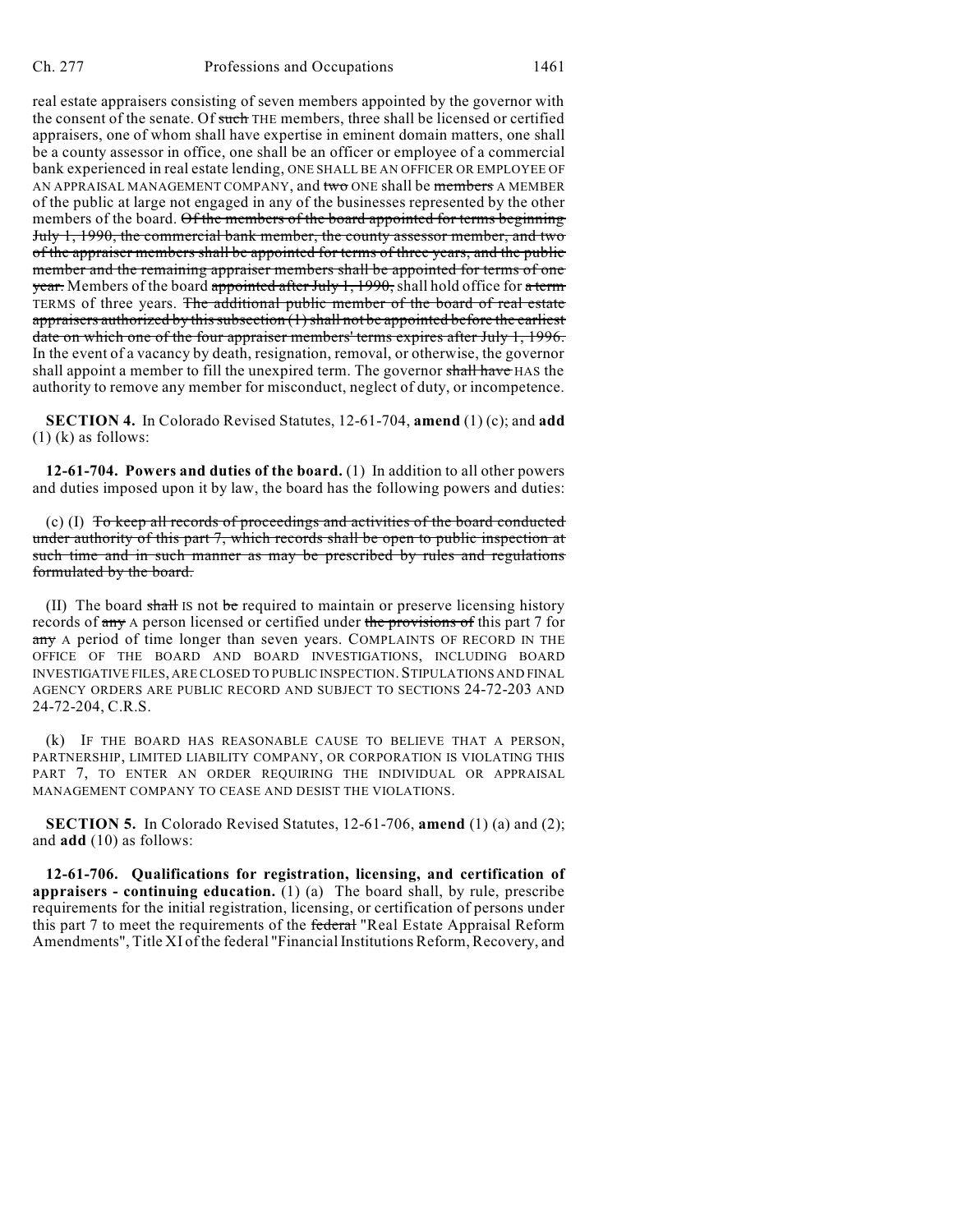Enforcement Act of 1989", AS AMENDED, and shall develop, purchase, or contract for examinations to be passed by applicants. The board shall not establish any requirements for initial registration, licensing, or certification that are more stringent than the requirements of any applicable federal law; except that all applicants shall pass an examination offered by the board. If there is no applicable federal law, the board shall consider and may use as guidelines the most recent available criteria published by the appraiser qualifications board of the appraisal foundation or its successor organization.

(2) The board shall, by rule, prescribe continuing education requirements for persons registered, licensed, or certified under this part 7 as needed to meet the requirements of the federal "Real Estate Appraisal Reform Amendments", Title XI of the federal "Financial Institutions Reform, Recovery, and Enforcement Act of 1989", AS AMENDED. The board shall not establish any continuing education requirements that are more stringent than the requirements of any applicable law; except that all persons registered, licensed, or certified under this part 7 shall be ARE subject to continuing education requirements. If there is no applicable federal law, the board shall consider and may use as guidelines the most recent available criteria published by the appraiser qualifications board of the appraisal foundation or its successor organization. The board shall not grant continuing education credits for attendance at the board's meetings.

(10) THE BOARD SHALL NOT ISSUE A REGISTRATION, LICENSE, OR CERTIFICATION UNTIL THE APPLICANT ESTABLISHES THAT HE OR SHE IS TRUTHFUL AND HONEST AND HAS GOOD MORAL CHARACTER, AND SUBMITS A SET OF FINGERPRINTS TO THE COLORADO BUREAU OF INVESTIGATION FOR THE PURPOSE OF CONDUCTING A STATE AND NATIONAL FINGERPRINT-BASED CRIMINAL HISTORY RECORD CHECK UTILIZING RECORDS OF THECOLORADO BUREAU OF INVESTIGATION AND THE FEDERAL BUREAU OF INVESTIGATION. EACH PERSON SUBMITTING A SET OF FINGERPRINTS SHALL PAY THE FEE ESTABLISHED BY THE COLORADO BUREAU OF INVESTIGATION FOR CONDUCTING THE FINGERPRINT-BASED CRIMINAL HISTORY RECORD CHECK TO THE BUREAU. UPON COMPLETION OF THE CRIMINAL HISTORY RECORD CHECK, THE BUREAU SHALL FORWARD THE RESULTS TO THE BOARD. THE BOARD MAY REQUIRE A NAME-BASED CRIMINAL HISTORY RECORD CHECK FOR AN APPLICANT WHO HAS TWICE SUBMITTED TO A FINGERPRINT-BASED CRIMINAL HISTORY RECORD CHECK AND WHOSE FINGERPRINTS ARE UNCLASSIFIABLE. THE BOARD MAY DENY AN APPLICATION FOR REGISTRATION, LICENSURE, OR CERTIFICATION BASED ON THE OUTCOME OF THE CRIMINAL HISTORY RECORD CHECK AND MAY ESTABLISH CRIMINAL HISTORY REQUIREMENTS MORE STRINGENT THAN THOSE ESTABLISHED BY ANY APPLICABLE FEDERAL LAW.

**SECTION 6.** In Colorado Revised Statutes, **add** 12-61-706.3, 12-61-706.5, and 12-61-706.7 as follows:

**12-61-706.3. Appraisal management companies - application for license exemptions.** (1) AN APPLICANT SHALL APPLY FOR A LICENSE AS AN APPRAISAL MANAGEMENT COMPANY, OR AS A CONTROLLING APPRAISER, TO THE BOARD IN A MANNER PRESCRIBED BY THE BOARD.

(2) THE BOARD MAY GRANT APPRAISAL MANAGEMENT COMPANY LICENSES TO INDIVIDUALS, PARTNERSHIPS, LIMITED LIABILITY COMPANIES, OR CORPORATIONS.A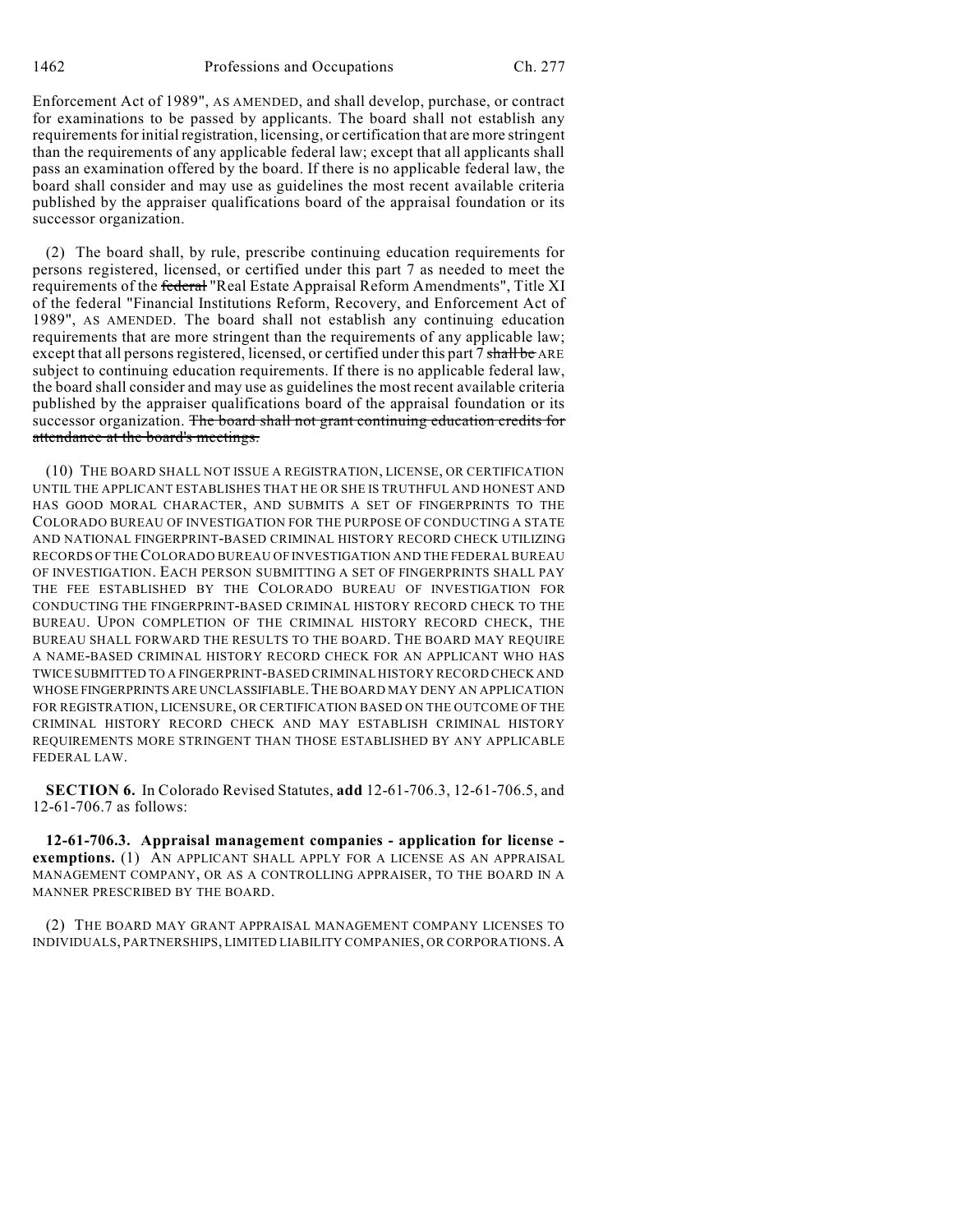PARTNERSHIP, LIMITED LIABILITY COMPANY, OR CORPORATION, IN ITS APPLICATION FOR A LICENSE, SHALL DESIGNATE A CONTROLLING APPRAISER WHO IS ACTIVELY CERTIFIED IN A STATE RECOGNIZED BY THE APPRAISAL SUBCOMMITTEE OF THE FEDERAL FINANCIAL INSTITUTIONS EXAMINATIONS COUNCIL OR ITS SUCCESSOR ENTITY.THE CONTROLLING APPRAISER IS RESPONSIBLE FOR THE LICENSED PRACTICES OF THE PARTNERSHIP, LIMITED LIABILITY COMPANY, OR CORPORATION AND ALL PERSONS EMPLOYED BY THE ENTITY. THE APPLICATION OF THE PARTNERSHIP, LIMITED LIABILITY COMPANY, OR CORPORATION AND THE APPLICATION OF THE APPRAISER DESIGNATED BY IT AS THE CONTROLLINGAPPRAISER SHALL BE FILED WITH THE BOARD. THE BOARD HAS JURISDICTION OVER THE APPRAISER SO DESIGNATED AND OVER THE PARTNERSHIP, LIMITED LIABILITY COMPANY, OR CORPORATION.

(3) THE BOARD SHALL NOT ISSUE A LICENSE TO ANY PARTNERSHIP, LIMITED LIABILITY COMPANY, OR CORPORATION UNLESS AND UNTIL THE APPRAISER DESIGNATED BY THE PARTNERSHIP, LIMITED LIABILITY COMPANY, OR CORPORATION AS CONTROLLING APPRAISER AND EACH INDIVIDUAL THAT OWNS MORE THAN TEN PERCENT OF THE ENTITY ESTABLISHES THAT HE OR SHE IS TRUTHFUL AND HONEST AND HAS GOOD MORAL CHARACTER, AND SUBMITS A SET OF FINGERPRINTS TO THE COLORADO BUREAU OF INVESTIGATION FOR THE PURPOSE OF CONDUCTING A STATE AND NATIONAL FINGERPRINT-BASED CRIMINAL HISTORY RECORD CHECK UTILIZING RECORDS OF THECOLORADO BUREAU OF INVESTIGATION AND THE FEDERAL BUREAU OF INVESTIGATION. EACH PERSON SUBMITTING A SET OF FINGERPRINTS SHALL PAY THE FEE ESTABLISHED BY THE COLORADO BUREAU OF INVESTIGATION FOR CONDUCTING THE FINGERPRINT-BASED CRIMINAL HISTORY RECORD CHECK TO THE BUREAU. UPON COMPLETION OF THE CRIMINAL HISTORY RECORD CHECK, THE BUREAU SHALL FORWARD THE RESULTS TO THE BOARD. THE BOARD MAY REQUIRE A NAME-BASED CRIMINAL HISTORY RECORD CHECK FOR AN APPLICANT WHO HAS TWICE SUBMITTED TO A FINGERPRINT-BASED CRIMINAL HISTORY RECORD CHECK AND WHOSE FINGERPRINTS ARE UNCLASSIFIABLE.THE BOARD MAY DENY AN APPLICATION FOR LICENSURE OR REFUSE TO RENEW A LICENSE BASED ON THE OUTCOME OF THE CRIMINAL HISTORY RECORD CHECK. THE BOARD MAY REQUIRE CRIMINAL HISTORY REQUIREMENTS MORE STRINGENT THAN THOSE ESTABLISHED BY ANY APPLICABLE FEDERAL LAW.

(4) THE BOARD SHALL NOT ISSUE A LICENSE TO ANY PARTNERSHIP, LIMITED LIABILITY COMPANY, OR CORPORATION IF THE APPRAISER DESIGNATED BY THE ENTITY AS CONTROLLING APPRAISER HAS PREVIOUSLY HAD, IN ANY STATE, AN APPRAISER REGISTRATION, LICENSE, OR CERTIFICATE REFUSED, DENIED, CANCELLED, SURRENDERED IN LIEU OF REVOCATION, OR REVOKED. A DISCIPLINARY ACTION RESULTING IN REFUSAL, DENIAL, CANCELLATION, SURRENDER IN LIEU OF REVOCATION, OR REVOCATION RELATING TO A REGISTRATION, LICENSE, OR CERTIFICATION AS AN APPRAISER REGISTERED, LICENSED, OR CERTIFIED UNDER THIS PART 7 OR ANY RELATED OCCUPATION IN ANY OTHER STATE, TERRITORY, OR COUNTRY FOR DISCIPLINARY REASONS IS PRIMA FACIE EVIDENCE OF GROUNDS FOR DENIAL OF A LICENSE BY THE BOARD.

(5) THE BOARD SHALL NOT ISSUE A LICENSE TO ANY PARTNERSHIP, LIMITED LIABILITY COMPANY, OR CORPORATION IF IT IS OWNED, IN WHOLE OR IN PART, DIRECTLY OR INDIRECTLY, BY ANY PERSON WHO HAS HAD, IN ANY STATE, AN APPRAISER LICENSE,REGISTRATION, OR CERTIFICATE REFUSED, DENIED,CANCELLED, SURRENDERED IN LIEU OF REVOCATION, OR REVOKED. A DISCIPLINARY ACTION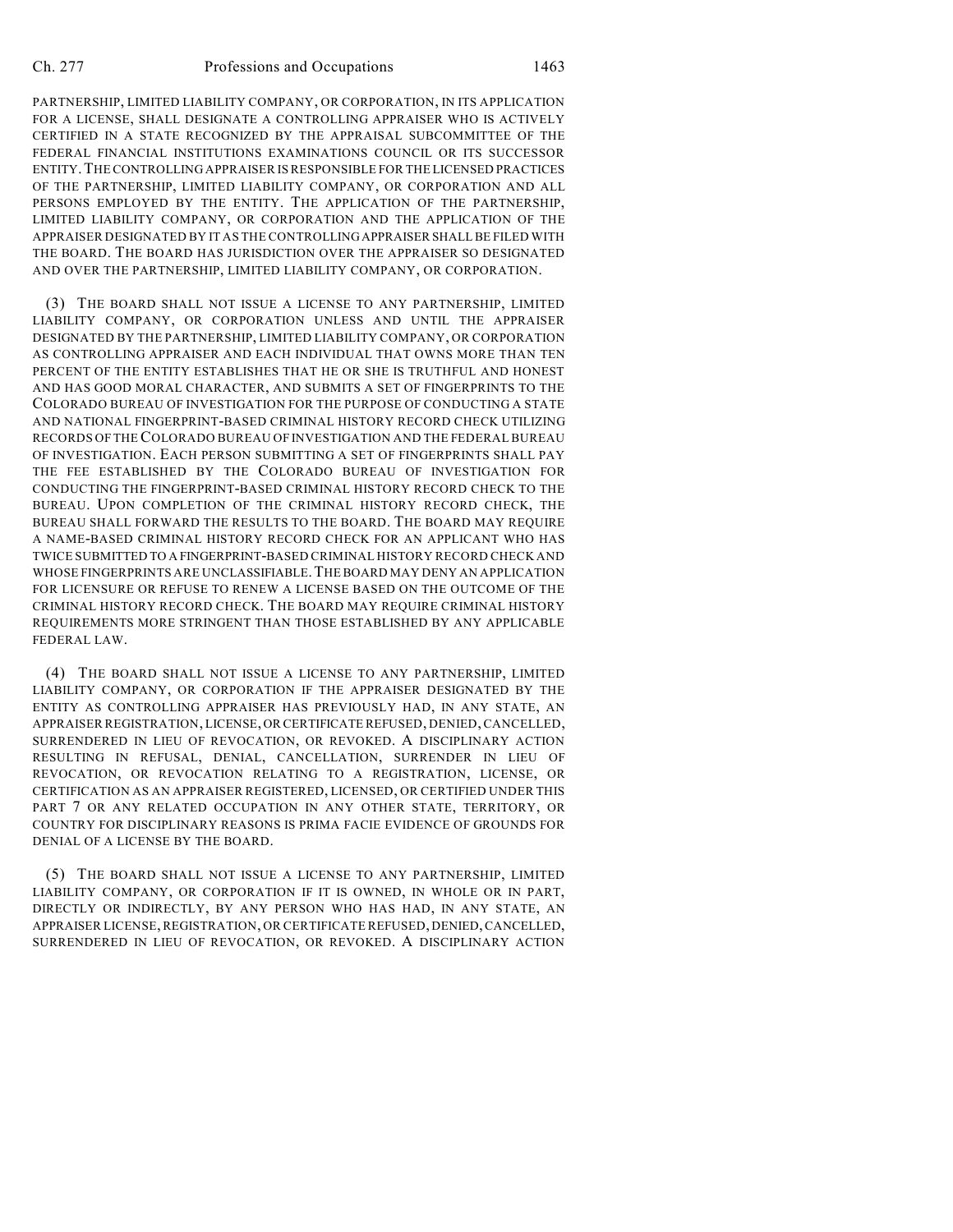RESULTING IN REFUSAL, DENIAL, CANCELLATION, SURRENDER IN LIEU OF REVOCATION, OR REVOCATION RELATING TO A LICENSE, REGISTRATION, OR CERTIFICATION AS AN APPRAISER LICENSED, REGISTERED, OR CERTIFIED UNDER THIS PART 7 OR ANY RELATED OCCUPATION IN ANY OTHER STATE, TERRITORY, OR COUNTRY FOR DISCIPLINARY REASONS IS PRIMA FACIE EVIDENCE OF GROUNDS FOR DENIAL OF A LICENSE BY THE BOARD.

(6) THE BOARD MAY DENY AN APPLICATION FOR A LICENSE FOR ANY PARTNERSHIP, LIMITED LIABILITY COMPANY, OR CORPORATION IF THE PARTNERSHIP, LIMITED LIABILITY COMPANY, OR CORPORATION HAS PREVIOUSLY HAD A LICENSE SURRENDERED IN LIEU OF REVOCATION OR REVOKED. A DISCIPLINARY ACTION RESULTING IN THE SURRENDER IN LIEU OF REVOCATION OR THE REVOCATION OF A LICENSE AS AN APPRAISAL MANAGEMENT COMPANY UNDER THIS PART 7 OR ANY RELATED OCCUPATION IN ANY OTHER STATE, TERRITORY, OR COUNTRY FOR DISCIPLINARY REASONS MAY BE DEEMED TO BE PRIMA FACIE EVIDENCE OF GROUNDS FOR DENIAL OF A LICENSE BY THE BOARD.

(7) EACH APPRAISAL MANAGEMENT COMPANY MUST MAINTAIN A DEFINITE PLACE OF BUSINESS.IF THE APPRAISAL MANAGEMENT COMPANY IS DOMICILED IN ANOTHER STATE, THE APPRAISER DESIGNATED BY THE APPRAISAL MANAGEMENT COMPANY AS CONTROLLING APPRAISER IS RESPONSIBLE FOR SUPERVISING ALL LICENSED ACTIVITIES THAT OCCUR IN COLORADO. ALL LICENSED ACTIONS OCCURRING WITHIN THE STATE OF COLORADO MUST OCCUR UNDER THE NAME UNDER WHICH THE APPRAISAL MANAGEMENT COMPANY IS LICENSED OR ITS TRADE NAME ADOPTED IN ACCORDANCE WITH COLORADO LAW.

(8) AN APPLICATION THAT IS SUBMITTED FOR AN APPRAISAL MANAGEMENT COMPANY THAT IS:

(a) A PARTNERSHIP MUST BE PROPERLY REGISTERED WITH THE COLORADO DEPARTMENT OF REVENUE OR PROPERLY FILED WITH THECOLORADO SECRETARY OF STATE AND IN GOOD STANDING, PROOF OF WHICH SHALL BE INCLUDED IN THE APPLICATION.IF AN ASSUMED OR TRADE NAME IS TO BE USED, IT MUST BE PROPERLY FILED WITH THE COLORADO DEPARTMENT OF REVENUE OR FILED AND ACCEPTED BY THE COLORADO SECRETARY OF STATE, PROOF OF WHICH WILL BE INCLUDED WITH THE APPLICATION.

(b) A LIMITED LIABILITY COMPANY MUST BE PROPERLY REGISTERED WITH THE COLORADO SECRETARY OF STATE AND IN GOOD STANDING, PROOF OF WHICH MUST BE INCLUDED WITH THE APPLICATION. IF AN ASSUMED OR TRADE NAME IS TO BE USED, IT MUST BE PROPERLY FILED WITH THE COLORADO SECRETARY OF STATE, PROOF OF WHICH MUST BE INCLUDED WITH THE APPLICATION.

(c) A CORPORATION MUST BE REGISTERED AS A FOREIGN CORPORATION OR PROPERLY INCORPORATED WITH THECOLORADO SECRETARY OF STATE AND IN GOOD STANDING, PROOF OF WHICH MUST BE INCLUDED WITH THE APPLICATION. IF AN ASSUMED OR TRADE NAME IS TO BE USED, IT MUST BE PROPERLY FILED WITH THE COLORADO SECRETARY OF STATE, PROOF OF WHICH MUST BE INCLUDED WITH THE APPLICATION.

(9) FINANCIAL INSTITUTIONS AND APPRAISAL MANAGEMENT COMPANY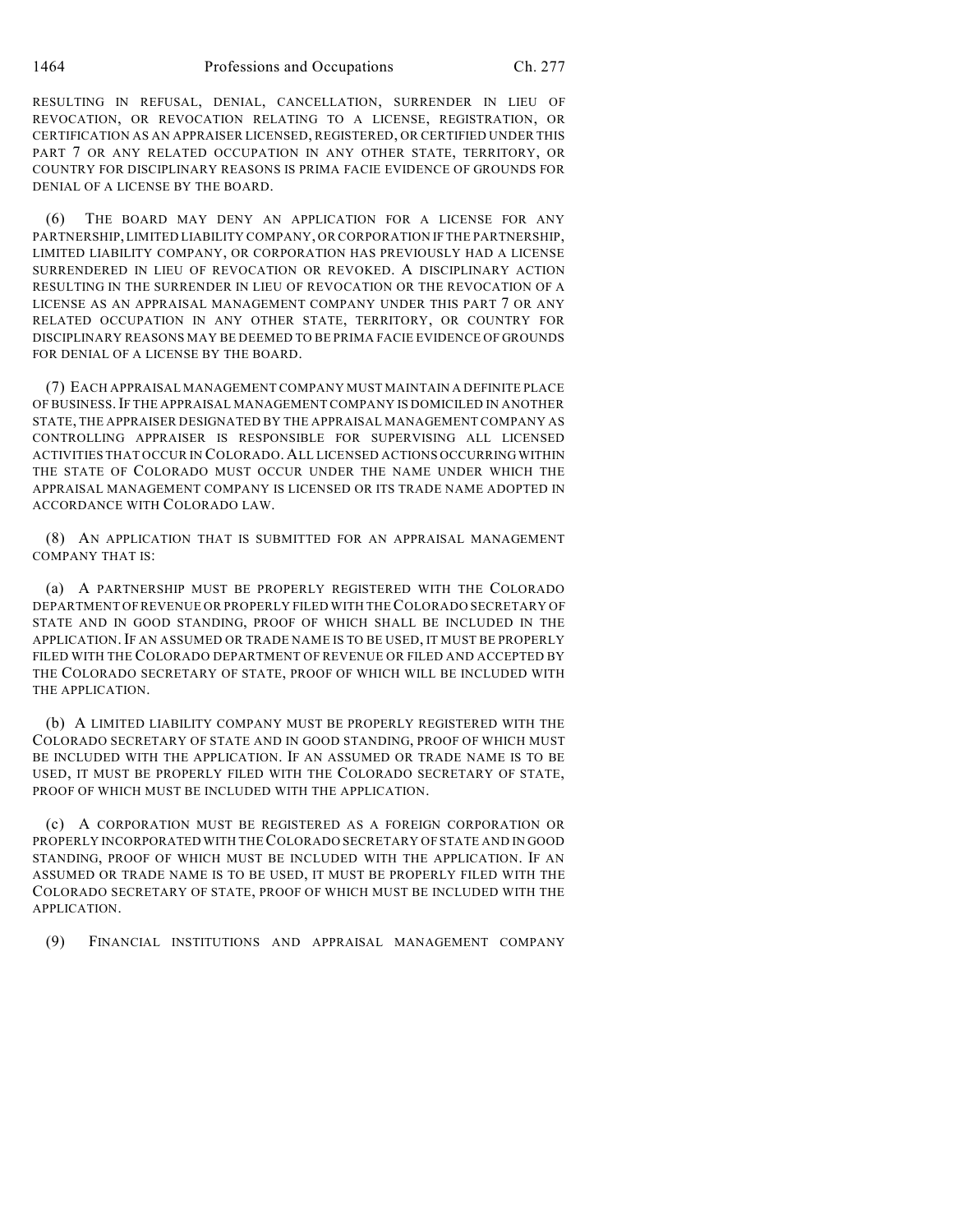SUBSIDIARIES THAT ARE OWNED AND CONTROLLED BY THE FINANCIAL INSTITUTION AND REGULATED BY A FEDERAL FINANCIAL INSTITUTION REGULATORY AGENCY ARE NOT REQUIRED TO REGISTER WITH OR BE LICENSED BY THE BOARD. THIS EXEMPTION INCLUDES A PANEL OF APPRAISERS WHO ARE ENGAGED TO PROVIDE APPRAISAL SERVICES AND ARE ADMINISTERED BY A FINANCIAL INSTITUTION REGULATED BY A FEDERAL FINANCIAL REGULATORY AGENCY.

**12-61-706.5. Errors and omissions insurance - duties of the division certificate of coverage - group plan made available - rules.** (1) EVERY LICENSEE UNDER THIS PART 7, EXCEPT AN APPRAISER WHO IS EMPLOYED BY A STATE OR LOCAL GOVERNMENTAL ENTITY OR AN INACTIVE APPRAISER OR APPRAISAL MANAGEMENT COMPANY, SHALL MAINTAIN ERRORS AND OMISSIONS INSURANCE TO COVER ALL ACTIVITIES CONTEMPLATED UNDER THIS PART 7. THE DIVISION SHALL MAKE THE ERRORS AND OMISSIONS INSURANCE AVAILABLE TO ALL LICENSEESBY CONTRACTING WITH AN INSURER FOR A GROUP POLICY AFTER A COMPETITIVE BID PROCESS IN ACCORDANCE WITH ARTICLE 103 OF TITLE 24,C.R.S. A GROUP POLICY OBTAINED BY THE DIVISION SHALL BE AVAILABLE TO ALL LICENSEES WITH NO RIGHT ON THE PART OF THE INSURER TO CANCEL ANY LICENSEE. A LICENSEE MAY OBTAIN ERRORS AND OMISSIONS INSURANCE INDEPENDENTLY IF THE COVERAGE COMPLIES WITH THE MINIMUM REQUIREMENTS ESTABLISHED BY THE DIVISION.

(2) (a) IF THE DIVISION IS UNABLE TO OBTAIN ERRORS AND OMISSIONS INSURANCE COVERAGE TO INSURE ALL LICENSEES WHO CHOOSE TO PARTICIPATE IN THE GROUP PROGRAM AT A REASONABLE ANNUAL PREMIUM, AS DETERMINED BY THE DIVISION, A LICENSEE SHALL INDEPENDENTLY OBTAIN THE ERRORS AND OMISSIONS INSURANCE REQUIRED BY THIS SECTION.

(b) THE DIVISION SHALL SOLICIT AND CONSIDER INFORMATION AND COMMENTS FROM INTERESTED PERSONS WHEN DETERMINING THE REASONABLENESS OF ANNUAL PREMIUMS.

(3) THE DIVISION SHALL DETERMINE THE TERMS AND CONDITIONS OF COVERAGE REQUIRED UNDER THIS SECTION BASED ON RULES PROMULGATED BY THE BOARD. EACH LICENSEE SHALL BE NOTIFIED OF THE REQUIRED TERMS AND CONDITIONS AT LEAST THIRTY DAYS BEFORE THE ANNUAL PREMIUM RENEWAL DATE AS DETERMINED BY THE DIVISION.EACH LICENSEE SHALL FILE A CERTIFICATE OF COVERAGE SHOWING COMPLIANCE WITH THE REQUIRED TERMS AND CONDITIONS WITH THE DIVISION BY THE ANNUAL PREMIUM RENEWAL DATE, AS DETERMINED BY THE DIVISION.

(4) IN ADDITION TO ALL OTHER POWERS AND DUTIES CONFERRED UPON THE BOARD BY THIS PART 7, THE BOARD IS AUTHORIZED AND DIRECTED TO ADOPT SUCH RULES AS IT DEEMS NECESSARY OR PROPER TO CARRY OUT THE PROVISIONS OF THIS SECTION.

**12-61-706.7. Bond required.** (1) AN APPLICANT FOR AN APPRAISAL MANAGEMENT COMPANY LICENSE SHALL POST WITH THE BOARD A SURETY BOND IN THE AMOUNT OF TWENTY-FIVE THOUSAND DOLLARS BEFORE A LICENSE MAY BE ISSUED BY THE BOARD. A LICENSED APPRAISAL MANAGEMENT COMPANY SHALL MAINTAIN THE REQUIRED BOND AT ALL TIMES.

(2) THE SURETY BOND SHALL REQUIRE THE SURETY TO PROVIDE NOTICE TO THE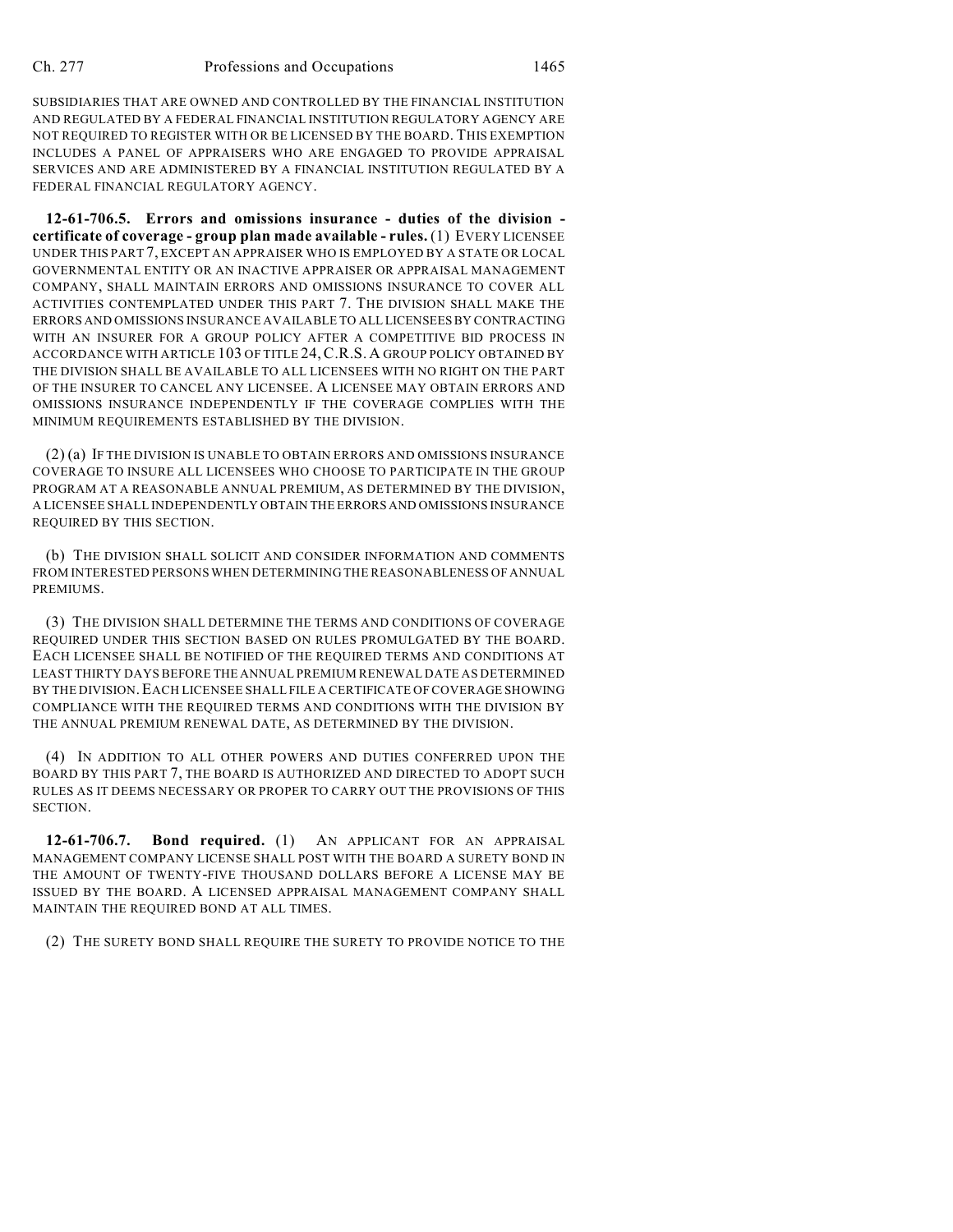BOARD WITHIN THIRTY DAYS IF PAYMENT IS MADE FROM THE SURETY BOND OR IF THE BOND IS CANCELLED.

**SECTION 7.** In Colorado Revised Statutes, 12-61-707, **amend** (1) (b) introductory portion and (3) (b); and **add** (4) as follows:

**12-61-707. Expiration of licenses - renewal - penalties.** (1) (b) A person who fails to renew his or her REAL ESTATE APPRAISER'S registration, license, or certificate prior to BEFORE the applicable renewal date may have it reinstated if the person does any one of the following:

(3) (b) The holder of an inactive license shall not perform a real estate appraisal OR APPRAISAL MANAGEMENT DUTIES in conjunction with a debt instrument that is federally guaranteed, in the federal secondary market, or regulated pursuant to title 12, U.S.C.

(4) AT THE TIME OF RENEWAL OR REINSTATEMENT, EVERY REGISTRANT, LICENSEE, AND CERTIFICATE HOLDER, AND EACH PERSON OR INDIVIDUAL THAT OWNS MORE THAN TEN PERCENT OF AN APPRAISAL MANAGEMENT COMPANY, UNDER THIS PART 7 SHALL SUBMIT A SET OF FINGERPRINTS TO THE COLORADO BUREAU OF INVESTIGATION FOR THE PURPOSE OF CONDUCTING A STATE AND NATIONAL FINGERPRINT-BASED CRIMINAL HISTORY RECORD CHECK UTILIZING RECORDS OF THE COLORADO BUREAU OF INVESTIGATION AND THE FEDERAL BUREAU OF INVESTIGATION, IF THE PERSON HAS NOT PREVIOUSLY DONE SO FOR ISSUANCE OF A REGISTRATION, LICENSE, OR CERTIFICATION BY THE BOARD. EACH PERSON SUBMITTING A SET OF FINGERPRINTS SHALL PAY THE FEE ESTABLISHED BY THE COLORADO BUREAU OF INVESTIGATION FOR CONDUCTING THE FINGERPRINT-BASED CRIMINAL HISTORY RECORD CHECK TO THE BUREAU. THE BUREAU SHALL FORWARD THE RESULTS TO THE BOARD. THE BOARD MAY REQUIRE A NAME-BASED CRIMINAL HISTORY RECORD CHECK FOR AN APPLICANT WHO HAS TWICE SUBMITTED TO A FINGERPRINT-BASED CRIMINAL HISTORY RECORD CHECK AND WHOSE FINGERPRINTS ARE UNCLASSIFIABLE. THE BOARD MAY REFUSE TO RENEW OR REINSTATE A REGISTRATION, LICENSE, OR CERTIFICATION BASED ON THE OUTCOME OF THE CRIMINAL HISTORY RECORD CHECK.

**SECTION 8.** In Colorado Revised Statutes, 12-61-709, **amend** (1) as follows:

**12-61-709. Denial of registration, license, or certificate - renewal.** (1) The board is empowered to determine whether an applicant for registration, licensure, or certification possesses the necessary qualifications for registration, licensure, or certification required by this part 7. The board may consider such qualities as the applicant's truthfulness, and honesty, AND MORAL CHARACTER, and whether the applicant has been convicted of a crime. involving moral turpitude AS USED IN THIS SUBSECTION (1), "APPLICANT" INCLUDES ANY INDIVIDUAL WHO OWNS, IN WHOLE OR IN PART, DIRECTLY OR INDIRECTLY, AN APPRAISAL MANAGEMENT COMPANY AND ANY APPRAISER DESIGNATED AS A CONTROLLING APPRAISER BY A PARTNERSHIP, LIMITED LIABILITY COMPANY, OR CORPORATION ACTING AS AN APPRAISAL MANAGEMENT COMPANY.

**SECTION 9.** In Colorado Revised Statutes, 12-61-710, **repeal** (7) and (9); and **add** (1) (j) as follows: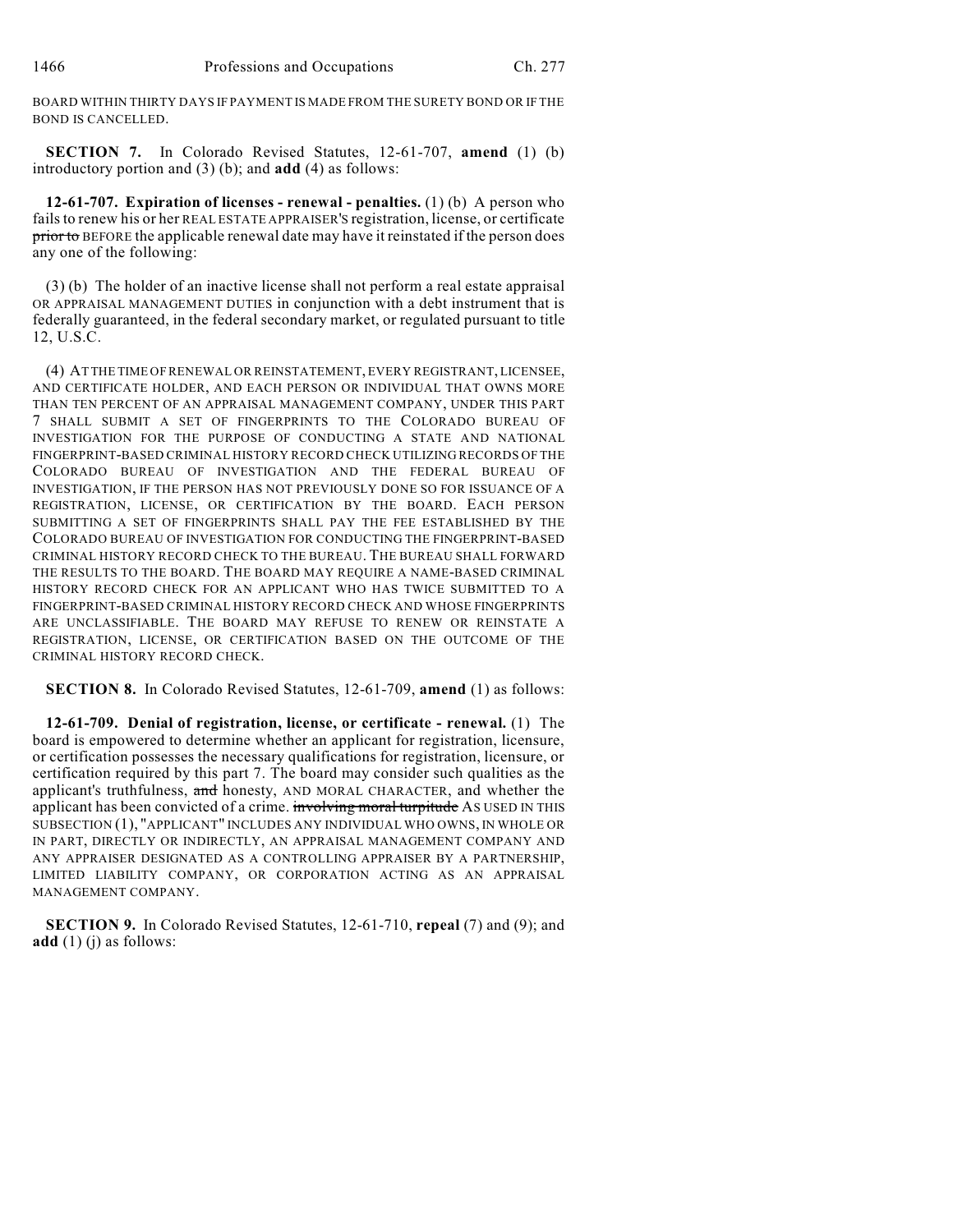**12-61-710. Prohibited activities - grounds for disciplinary actions procedures.** (1) A real estate appraiser is in violation of this part 7 if the appraiser:

(j) HAS FAILED TO DISCLOSE IN THE APPRAISAL REPORT THE FEE PAID TO THE APPRAISER FOR A RESIDENTIAL REAL PROPERTY APPRAISAL IF THE APPRAISER WAS ENGAGED BY AN APPRAISAL MANAGEMENT COMPANY TO COMPLETE THE ASSIGNMENT.

(7) Complaints of record in the office of the board and the results of staff investigations shall be closed to public inspection during the investigatory period and until dismissed or until notice of hearing and charges are served on a licensee, except as provided by court order. Complaints of record that are dismissed by the board and the results of investigation of such complaints shall be closed to public inspection, except as provided by court order. The board's records shall be subject to sections 24-72-203 and 24-72-204, C.R.S., regarding public records and confidentiality.

(9) Any board member having an immediate personal, private, or financial interest in any matter pending before the board shall disclose the fact to the board and shall not vote upon such matter.

**SECTION 10.** In Colorado Revised Statutes, **add** 12-61-710.5 and 12-61-712.5 as follows:

**12-61-710.5. Appraisal management companies - prohibited activities grounds for disciplinary actions - procedures.** (1) THE BOARD, UPON ITS OWN MOTION, MAY, AND UPON THE COMPLAINT IN WRITING OF ANY PERSON, SHALL, INVESTIGATE THE ACTIVITIES OF A LICENSED APPRAISAL MANAGEMENT COMPANY; AN APPRAISER DESIGNATED AS A CONTROLLING APPRAISER BY A PARTNERSHIP, LIMITED LIABILITY COMPANY, OR CORPORATION ACTING AS AN APPRAISAL MANAGEMENT COMPANY; OR A PERSON OR ENTITY WHO ASSUMES TO ACT IN THAT CAPACITY WITHIN THE STATE. THE BOARD, UPON A FINDING OF A VIOLATION, MAY IMPOSE AN ADMINISTRATIVE FINE, NOT TO EXCEED TWO THOUSAND FIVE HUNDRED DOLLARS FOR EACH SEPARATE OFFENSE, AND TO CENSURE A LICENSEE, TO PLACE THE LICENSEE ON PROBATION AND TO SET THE TERMS OF PROBATION, OR TO TEMPORARILY SUSPEND OR PERMANENTLY REVOKE A LICENSE WHEN THE LICENSEE HAS PERFORMED, IS PERFORMING, OR IS ATTEMPTING TO PERFORM ANY OF THE FOLLOWING ACTS:

(a) FAILING TO EXERCISE DUE DILIGENCE WHEN HIRING OR ENGAGING A REAL ESTATE APPRAISER TO ENSURE THAT THE REAL ESTATE APPRAISER IS APPROPRIATELY CREDENTIALED BY THE BOARD AND COMPETENT TO PERFORM THE ASSIGNMENT;

(b) REQUIRING AN APPRAISER TO INDEMNIFY THE APPRAISAL MANAGEMENT COMPANY AGAINST LIABILITY, DAMAGES, LOSSES, OR CLAIMS OTHER THAN THOSE ARISING OUT OF THE SERVICES PERFORMED BY THE APPRAISER, INCLUDING PERFORMANCE OR NONPERFORMANCE OF THE APPRAISER'S DUTIES AND OBLIGATIONS, WHETHER AS A RESULT OF NEGLIGENCE OR WILLFUL MISCONDUCT;

(c) INFLUENCING OR ATTEMPTING TO INFLUENCE THE DEVELOPMENT, REPORTING, RESULT, OR REVIEW OF A REAL ESTATE APPRAISAL OR THE ENGAGEMENT OF AN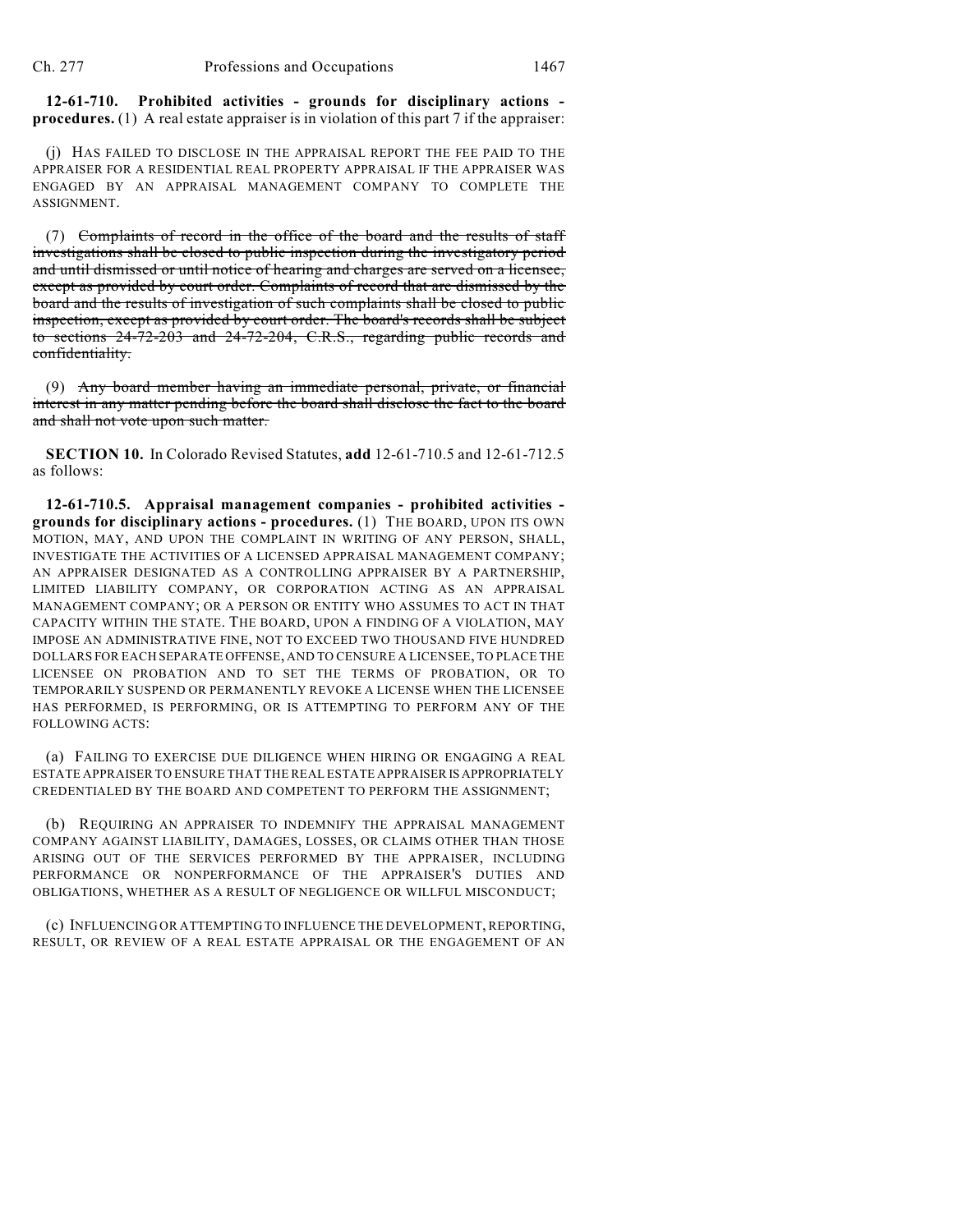APPRAISER THROUGH COERCION, EXTORTION, COLLUSION, COMPENSATION, INDUCEMENT, INTIMIDATION, BRIBERY, OR IN ANY OTHER MANNER. THIS PROHIBITION SHALL NOT BE CONSTRUED AS PROHIBITING AN APPRAISAL MANAGEMENT COMPANY FROM REQUESTING AN APPRAISER TO:

(I) CONSIDER ADDITIONAL, APPROPRIATE PROPERTY INFORMATION;

(II) PROVIDE FURTHER DETAIL, SUBSTANTIATION, OR EXPLANATION FOR THE APPRAISER'S VALUE CONCLUSION; OR

(III) CORRECT ERRORS IN THE APPRAISAL REPORT.

(d) PROHIBITING AN APPRAISER, IN THE COMPLETION OF AN APPRAISAL SERVICE, FROM COMMUNICATING WITH THE CLIENT, ANY INTENDED USERS, REAL ESTATE BROKERS, TENANTS, PROPERTY OWNERS, MANAGEMENT COMPANIES, OR ANY OTHER ENTITIES WHOM THE APPRAISER REASONABLY BELIEVES HAS INFORMATION PERTINENT TO THE COMPLETION OF AN APPRAISAL ASSIGNMENT; EXCEPT THAT THIS PROVISION DOES NOT APPLY TO COMMUNICATIONS BETWEEN AN APPRAISER AND AN APPRAISAL MANAGEMENT COMPANY'S CLIENT IF SUCH CLIENT HAS ADOPTED AN EXPLICIT POLICY PROHIBITING SUCH COMMUNICATION. IF THE CLIENT HAS ADOPTED AN EXPLICIT POLICY PROHIBITING COMMUNICATION BY THE APPRAISER WITH THE CLIENT, COMMUNICATION BY AN APPRAISER TO THE CLIENT MUST BE MADE IN WRITING AND SUBMITTED TO THE APPRAISAL MANAGEMENT COMPANY.

(e) ALTERING OR MODIFYING A COMPLETED APPRAISAL REPORT WITHOUT THE AUTHORING APPRAISER'S KNOWLEDGE AND WRITTEN CONSENT, AND THE CONSENT OF THE INTENDED USER, EXCEPT TO MODIFY THE FORMAT OF THE REPORT SOLELY FOR TRANSMISSION TO THE CLIENT AND IN A MANNER ACCEPTABLE TO THE CLIENT;

(f) REQUIRING AN APPRAISER TO PROVIDE ACCESS TO THE APPRAISER'S ELECTRONIC SIGNATURE TO THE APPRAISAL MANAGEMENT COMPANY;

(g) FAILING TO VALIDATE OR VERIFY THAT THE WORK COMPLETED BY AN APPRAISER WHO IS HIRED OR ENGAGED BY THE APPRAISAL MANAGEMENT COMPANY COMPLIES WITH STATE AND FEDERAL REGULATIONS, INCLUDING THE UNIFORM STANDARDS OF PROFESSIONAL APPRAISAL PRACTICE, BY CONDUCTING AN ANNUAL AUDIT OF A RANDOM SAMPLE OF THE APPRAISALS RECEIVED WITHIN THE PREVIOUS YEAR BY THE APPRAISAL MANAGEMENT COMPANY. THE BOARD SHALL ESTABLISH ANNUAL APPRAISAL REVIEW REQUIREMENTS BY RULE AND SHALL SOLICIT AND CONSIDER INFORMATION AND COMMENTS FROM INTERESTED PERSONS.

(h) FAILING TO MAKE PAYMENT TO AN APPRAISER WITHIN SIXTY DAYS AFTER COMPLETION OF THE APPRAISAL, UNLESS OTHERWISE AGREED OR UNLESS THE APPRAISER HAS BEEN NOTIFIED IN WRITING THAT A BONA FIDE DISPUTE EXISTS REGARDING THE PERFORMANCE OR QUALITY OF THE APPRAISAL;

(i) FAILING TO PERFORM THE TERMS OF A WRITTEN AGREEMENT WITH AN APPRAISER HIRED OR ENGAGED TO COMPLETE AN APPRAISAL ASSIGNMENT;

(j) FAILING TO DISCLOSE TO AN APPRAISER, AT THE TIME OF ENGAGEMENT, THE IDENTITY OF THE CLIENT;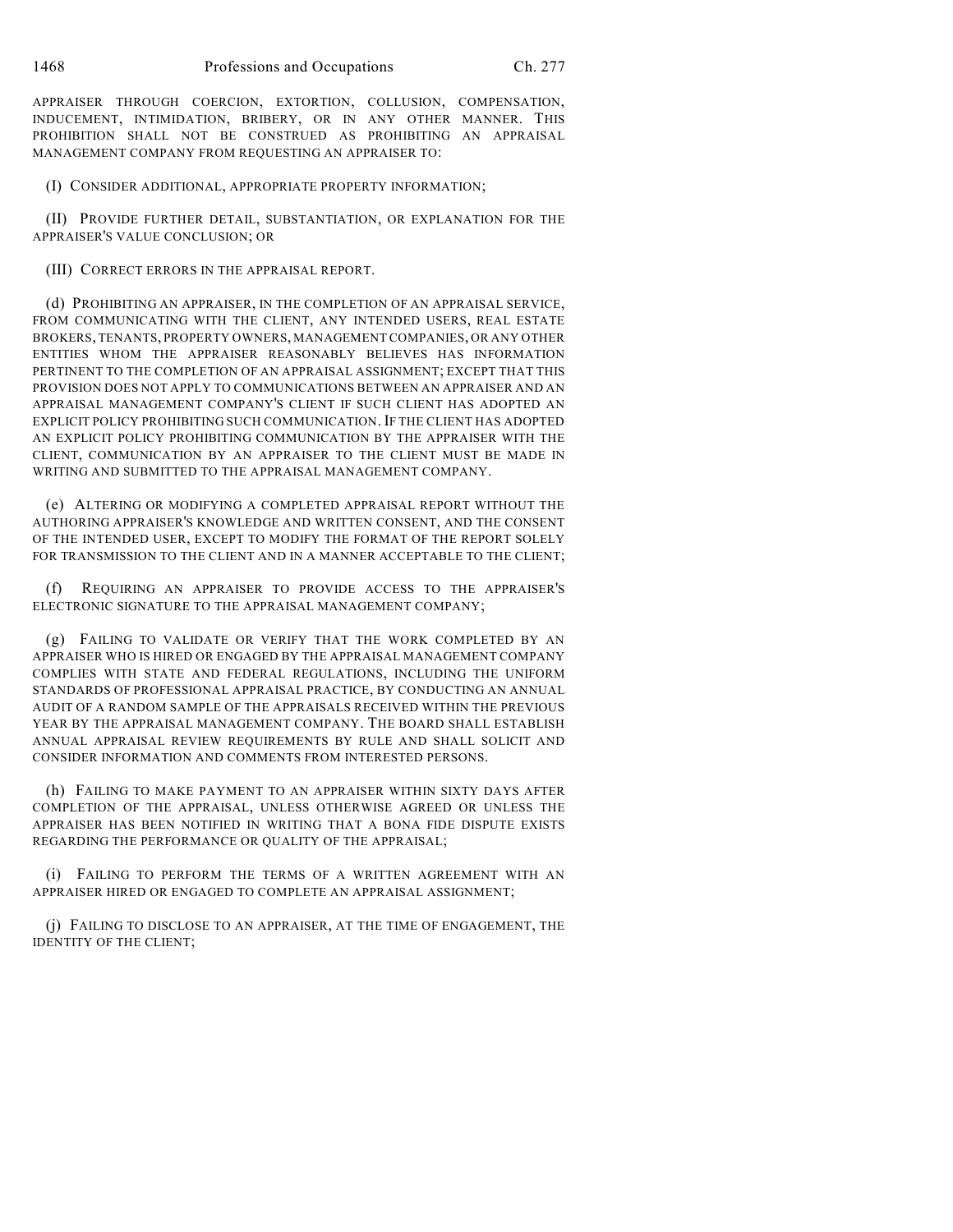(k) USING AN APPRAISAL REPORT FOR A CLIENT OTHER THAN THE ONE ORIGINALLY CONTRACTED WITH, WITHOUT THE ORIGINAL CLIENT'S WRITTEN CONSENT;

(l) FAILING TO MAINTAIN POSSESSION OF, FOR FUTURE USE OR INSPECTION BY THE BOARD, FOR A PERIOD OF AT LEAST FIVE YEARS OR AT LEAST TWO YEARS AFTER FINAL DISPOSITION OF ANY JUDICIAL PROCEEDING IN WHICH A REPRESENTATIVE OF THE APPRAISAL MANAGEMENT COMPANY PROVIDED TESTIMONY RELATED TO THE ASSIGNMENT, WHICHEVER PERIOD EXPIRES LAST, THE DOCUMENTS OR RECORDS PRESCRIBED BY THE RULES OF THE BOARD OR TO PRODUCE SUCH DOCUMENTS OR RECORDS UPON REASONABLE REQUEST BY THE BOARD;

(m) HAVING BEEN CONVICTED OF, ENTERING A PLEA OF GUILTY TO, ENTERING AN ALFORD PLEA, OR ENTERING A PLEA OF NOLO CONTENDERE TO ANY MISDEMEANOR OR FELONY RELATING TO THE CONDUCT OF AN APPRAISAL, THEFT, EMBEZZLEMENT, BRIBERY, FRAUD, MISREPRESENTATION, OR DECEIT, OR ANY OTHER LIKE CRIME UNDER COLORADO LAW, FEDERAL LAW, OR THE LAWS OF OTHER STATES. A CERTIFIED COPY OF THE JUDGMENT OF A COURT OF COMPETENT JURISDICTION OF SUCH CONVICTION OR OTHER OFFICIAL RECORD INDICATING THAT SUCH A PLEA WAS ENTERED IS CONCLUSIVE EVIDENCE OF SUCH CONVICTION OR PLEA IN ANY HEARING UNDER THIS PART 7.

(n) HAVING BEEN THE SUBJECT TO AN ADVERSE OR DISCIPLINARY ACTION IN ANOTHER STATE, TERRITORY, OR COUNTRY RELATING TO A LICENSE, REGISTRATION, CERTIFICATION, OR OTHER AUTHORIZATION TO PRACTICE AS AN APPRAISAL MANAGEMENT COMPANY. A DISCIPLINARY ACTION RELATING TO A REGISTRATION, LICENSE, OR CERTIFICATE AS AN APPRAISAL MANAGEMENT COMPANY UNDER THIS PART 7 OR ANY RELATED OCCUPATION IN ANY OTHER STATE, TERRITORY, OR COUNTRY FOR DISCIPLINARY REASONS IS PRIMA FACIE EVIDENCE OF GROUNDS FOR DISCIPLINARY ACTION OR DENIAL OF A REGISTRATION, LICENSE, OR CERTIFICATION BY THE BOARD. THIS PARAGRAPH (n) APPLIES ONLY TO VIOLATIONS BASED UPON ACTS OR OMISSIONS IN SUCH OTHER STATE, TERRITORY, OR COUNTRY THAT WOULD VIOLATE THIS PART 7 IF COMMITTED IN COLORADO.

(o) VIOLATING THE "COLORADO CONSUMER PROTECTION ACT", ARTICLE 1 OF TITLE  $6, C.R.S.$ ;

(p) PROCURING, OR ATTEMPTING TO PROCURE, AN APPRAISAL MANAGEMENT COMPANY LICENSE OR RENEWING, REINSTATING, OR REACTIVATING, OR ATTEMPTING TO RENEW, REINSTATE, OR REACTIVATE, AN APPRAISAL MANAGEMENT COMPANY LICENSE BY FRAUD, MISREPRESENTATION, OR DECEIT OR BY MAKING A MATERIAL MISSTATEMENT OF FACT IN AN APPLICATION FOR A LICENSE;

(q) KNOWINGLY MISREPRESENTING OR MAKING FALSE PROMISES THROUGH AGENTS, ADVERTISING, OR OTHERWISE;

(r) FAILING TO DISCLOSE TO A CLIENT THE FEE AMOUNT PAID TO THE APPRAISER HIRED OR ENGAGED TO COMPLETE THE APPRAISAL UPON COMPLETION OF THE ASSIGNMENT; OR

(s) DISREGARDING, VIOLATING, OR ABETTING, DIRECTLY OR INDIRECTLY, IN THE VIOLATION OF ANY PROVISION OF THIS PART 7, ANY RULE PROMULGATED BY THE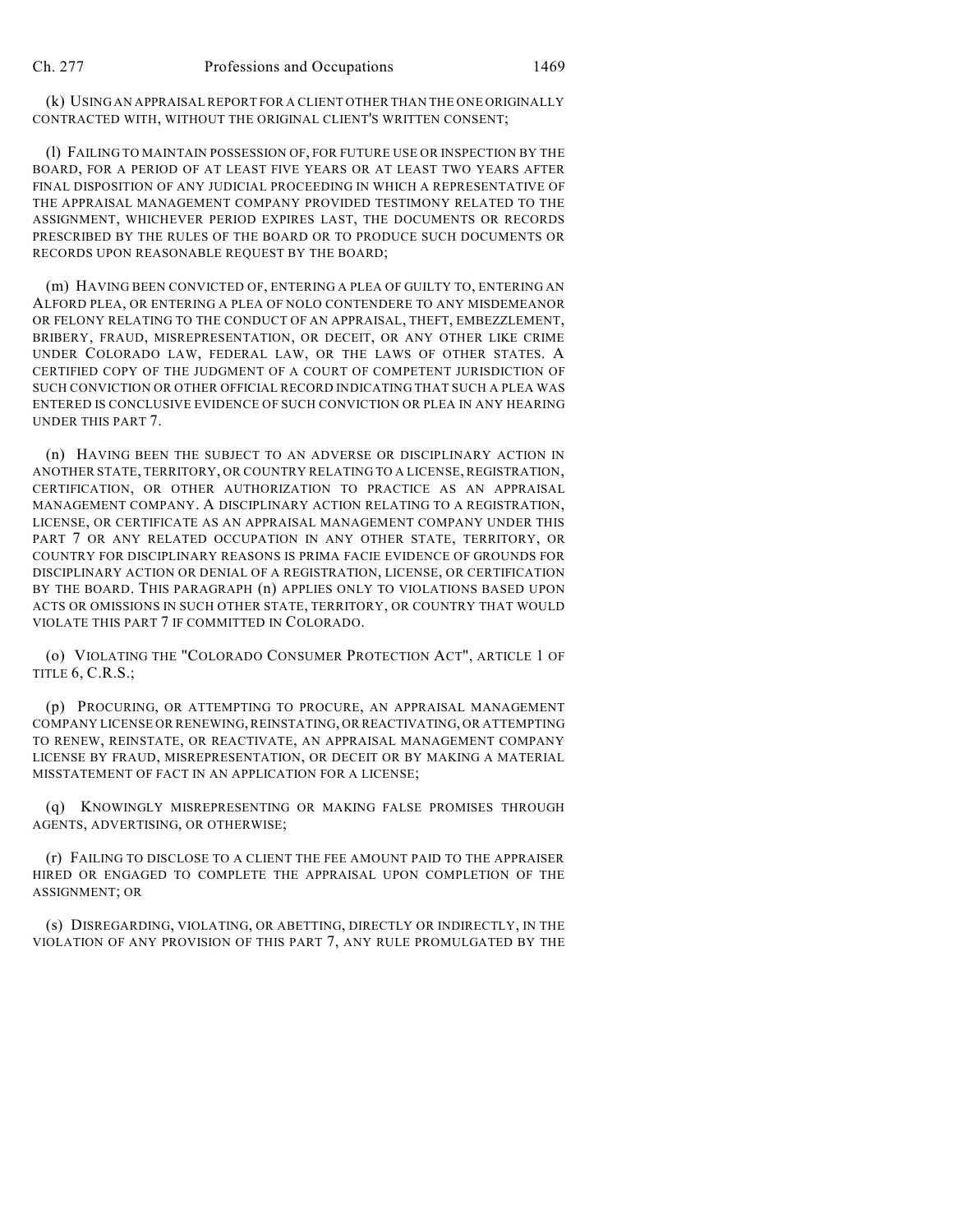BOARD PURSUANT TO THIS PART 7, OR ANY ORDER OF THE BOARD ESTABLISHED PURSUANT TO THIS PART 7.

(2) WHEN A COMPLAINT OR AN INVESTIGATION DISCLOSES AN INSTANCE OF MISCONDUCT THAT, IN THE OPINION OF THE BOARD, DOES NOT WARRANT FORMAL ACTION BY THE BOARD BUT SHOULD NOT BE DISMISSED AS BEING WITHOUT MERIT, THE BOARD MAY SEND A LETTER OF ADMONITION BY CERTIFIED MAIL, RETURN RECEIPT REQUESTED, TO THE LICENSEE AGAINST WHOM THE COMPLAINT WAS MADE. THE LETTER SHALL ADVISE THE LICENSEE OF THE RIGHT TO MAKE A WRITTEN REQUEST, WITHIN TWENTY DAYS AFTER RECEIPT OF THE LETTER OF ADMONITION, TO THE BOARD TO BEGIN FORMAL DISCIPLINARY PROCEEDINGS AS PROVIDED IN THIS SECTION TO ADJUDICATE THE CONDUCT OR ACTS ON WHICH THE LETTER WAS BASED.

(3) DISCIPLINARY PROCEEDINGS SHALL BE CONDUCTED IN THE MANNER PRESCRIBED BY THE "STATE ADMINISTRATIVE PROCEDURE ACT", ARTICLE 4 OF TITLE 24, C.R.S.

(4) IFA PARTNERSHIP, LIMITED LIABILITY COMPANY, OR CORPORATION OPERATING UNDER THE LICENSE OF AN APPRAISER DESIGNATED AND LICENSED AS A CONTROLLING APPRAISER BY THE PARTNERSHIP, LIMITED LIABILITY COMPANY, OR CORPORATION IS GUILTY OF ANY OF THE FOREGOING ACTS, THE BOARD MAY SUSPEND OR REVOKE THE RIGHT OF THE PARTNERSHIP, LIMITED LIABILITY COMPANY, OR CORPORATION TO CONDUCT ITS BUSINESS UNDER THE LICENSE OF THE CONTROLLING APPRAISER, WHETHER OR NOT THE CONTROLLING APPRAISER HAD PERSONAL KNOWLEDGE THEREOF AND WHETHER OR NOT THE BOARD SUSPENDS OR REVOKES THE INDIVIDUAL LICENSE OF THE CONTROLLING APPRAISER.

(5) THIS PART 7 SHALL NOT BE CONSTRUED TO RELIEVE ANY PERSON FROM CIVIL LIABILITY OR CRIMINAL PROSECUTION UNDER THE LAWS OF THIS STATE.

(6) A REGISTRANT, LICENSEE, OR CERTIFIED PERSON HAVING DIRECT KNOWLEDGE THAT A PERSON OR LICENSED PARTNERSHIP, LIMITED LIABILITY COMPANY, OR CORPORATION HAS VIOLATED THIS PART 7 SHALL REPORT SUCH KNOWLEDGE TO THE BOARD.

(7) THE BOARD, ON ITS OWN MOTION OR UPON APPLICATION, AT ANY TIME AFTER THE IMPOSITION OF DISCIPLINE AS PROVIDED IN THIS SECTION, MAY RECONSIDER ITS PRIOR ACTION AND REINSTATE OR RESTORE A LICENSE OR TERMINATE PROBATION OR REDUCE THE SEVERITY OF ITS PRIOR DISCIPLINARY ACTION. THE TAKING OF ANY FURTHER ACTION OR THE HOLDING OF A HEARING WITH RESPECT TO THE ACTION RESTS IN THE SOLE DISCRETION OF THE BOARD.

**12-61-712.5. Appraisal management company license required - violations - injunction.** (1) EXCEPT AS PROVIDED IN SECTION 12-61-706.3 (9), IT IS UNLAWFUL FOR ANY PERSON, PARTNERSHIP, LIMITED LIABILITY COMPANY, OR CORPORATION TO ENGAGE IN THE BUSINESS OF APPRAISAL MANAGEMENT IN THIS STATE WITHOUT FIRST HAVING OBTAINED A LICENSE FROM THE BOARD.NO PERSON, PARTNERSHIP, LIMITED LIABILITY COMPANY, OR CORPORATION SHALL BE GRANTED A LICENSE UNTIL COMPLIANCE WITH THIS PART 7 IS ESTABLISHED.

(2) THE BOARD MAY APPLY TO A COURT OF COMPETENT JURISDICTION FOR AN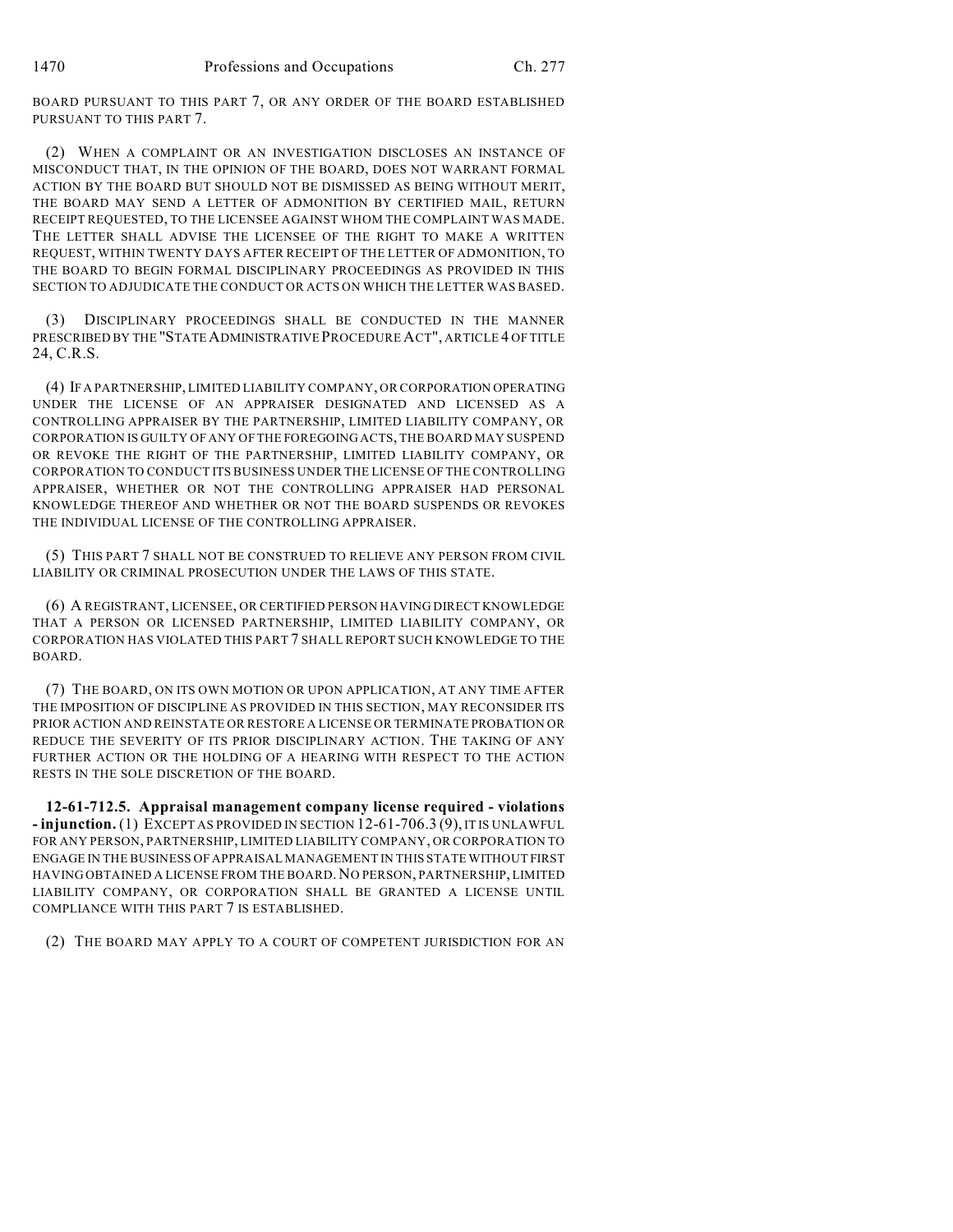ORDER ENJOINING AN ACT OR PRACTICE THAT CONSTITUTES A VIOLATION OF THIS PART 7, AND, UPON A SHOWING THAT A PERSON, PARTNERSHIP, LIMITED LIABILITY COMPANY, OR CORPORATION IS ENGAGING OR INTENDS TO ENGAGE IN ANY SUCH ACT OR PRACTICE, AN INJUNCTION, RESTRAINING ORDER, OR OTHER APPROPRIATE ORDER SHALL BE GRANTED BY THE COURT REGARDLESS OF THE EXISTENCE OF ANOTHER REMEDY THEREFOR. ANY NOTICE, HEARING, OR DURATION OF AN INJUNCTION OR RESTRAINING ORDER SHALL BE MADE IN ACCORDANCE WITH THE COLORADO RULES OF CIVIL PROCEDURE.

(3) ANY PERSON, PARTNERSHIP, LIMITED LIABILITY COMPANY, OR CORPORATION VIOLATING THIS PART 7 BY ACTING AS AN APPRAISAL MANAGEMENT COMPANY WITHOUT HAVING OBTAINED A LICENSE OR BY ACTING AS AN APPRAISAL MANAGEMENT COMPANY AFTER THE APPRAISAL MANAGEMENTCOMPANY'S LICENSE HAS BEEN REVOKED OR DURING ANY PERIOD FOR WHICH THE LICENSE WAS SUSPENDED IS GUILTY OF A MISDEMEANOR AND, UPON CONVICTION THEREOF, IF A NATURAL PERSON, SHALL BE PUNISHED BY A FINE OF NOT MORE THAN FIVE HUNDRED DOLLARS, OR BY IMPRISONMENT IN THE COUNTY JAIL FOR NOT MORE THAN SIX MONTHS, OR BY BOTH SUCH FINE AND IMPRISONMENT AND, IF AN ENTITY, SHALL BE PUNISHED BY A FINE OF NOT MORE THAN FIVE THOUSAND DOLLARS. A SECOND VIOLATION, IF BY A NATURAL PERSON, SHALL BE PUNISHABLE BY A FINE OF NOT MORE THAN ONE THOUSAND DOLLARS, OR BY IMPRISONMENT IN THE COUNTY JAIL FOR NOT MORE THAN SIX MONTHS, OR BY BOTH SUCH FINE AND IMPRISONMENT.

**SECTION 11.** In Colorado Revised Statutes, 12-61-713, **amend** (1) as follows:

**12-61-713. Injunctive proceedings.** (1) The board may, in the name of the people of the state of Colorado, through the attorney general of the state of Colorado, apply for an injunction in any court of competent jurisdiction to perpetually enjoin any A person OR APPRAISAL MANAGEMENT COMPANY from committing any AN act prohibited by the provisions of this part 7.

**SECTION 12.** In Colorado Revised Statutes, 12-61-715, **amend** (1) (a) and (1) (b) as follows:

## **12-61-715. Duties of board under federal law.** (1) The board shall:

(a) Transmit to the appraisal subcommittee of the federal financial institutions examinations council OR ITS SUCCESSOR ENTITY, no less than annually, a roster listing individuals AND APPRAISAL MANAGEMENT COMPANIES who have received a certificate or license as provided in this part 7;

(b) Collect from individuals who have received a certificate or license as provided in AND APPRAISAL MANAGEMENT COMPANIES THAT ARE LICENSED OR CERTIFIED PURSUANT TO this part  $7$  an annual registry fee of not more than twenty-five dollars, unless AS PRESCRIBED BY the appraisal subcommittee of the federal financial institutions examinations council adjusts the fee up to a maximum of fifty dollars OR ITS SUCCESSOR ENTITY, and transmit such THE fee to the federal financial institutions examinations council on an annual basis; and

**SECTION 13.** In Colorado Revised Statutes, **amend** 12-61-717 as follows: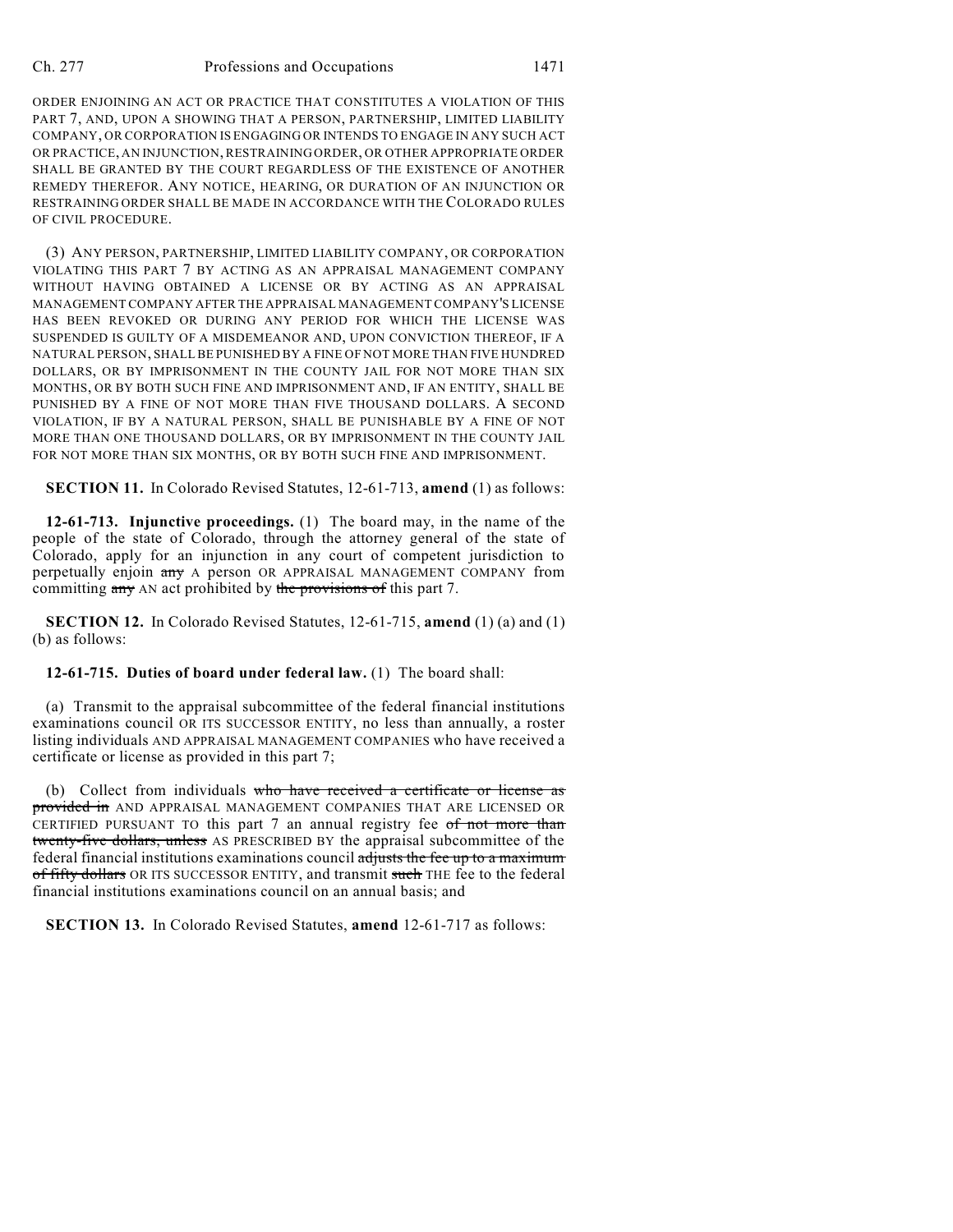**12-61-717. Provisions found not to comply with federal law null and void severability.** (1) If any provision of this part 7 is found by a court of competent jurisdiction or by the appropriate federal agency not to comply with any provision of the federal "Financial Institutions Reform, Recovery, and Enforcement Act of 1989", AS AMENDED, such provision shall be IS null and void, but the remaining provisions of this part 7 shall be ARE valid unless such THE remaining provisions alone are incomplete and are incapable of being executed in accordance with the legislative intent of this part 7.

(2) IF THE REGULATION OF APPRAISAL MANAGEMENT COMPANIES IS REPEALED FROM TITLE XI OF THE FEDERAL "FINANCIAL INSTITUTIONS REFORM, RECOVERY, AND ENFORCEMENT ACT OF 1989", AS AMENDED, THE BOARD'S JURISDICTION OVER THESE ENTITIES IS ALSO REPEALED. BEFORE SUCH REPEAL, THE DIVISION SHALL REVIEW THE REGULATION OF APPRAISAL MANAGEMENT COMPANIES AS PROVIDED IN SECTION 24-34-104, C.R.S. IF THE BOARD'S JURISDICTION IS REPEALED, THE DIRECTOR SHALL NOTIFY THE REVISOR OF STATUTES OF THE DATE OF THE REPEAL.

**SECTION 14.** In Colorado Revised Statutes, 12-61-103.6, **amend** (1), (2), and (3) as follows:

**12-61-103.6. Errors and omissions insurance required - rules.** (1) Every licensee under this part 1, except an inactive broker or an attorney licensee who maintains a policy of professional malpractice insurance that provides coverage for errors and omissions for their activities as a licensee under this part 1, shall maintain errors and omissions insurance to cover all activities contemplated under parts 1 to 8 of this article. The commission DIVISION OF REAL ESTATE shall make the errors and omissions insurance available to all licensees by contracting with an insurer for a group policy after a competitive bid process in accordance with article 103 of title 24, C.R.S. Any A group policy obtained by the commission shall DIVISION OF REAL ESTATE MUST be available to all licensees with no right on the part of the insurer to cancel any A licensee. Any A licensee may obtain errors and omissions insurance independently if the coverage complies with the minimum requirements established by the commission DIVISION OF REAL ESTATE.

 $(2)$  (a) If the commission DIVISION OF REAL ESTATE is unable to obtain errors and omissionsinsurance coverage to insure all licensees who choose to participate in the group program at a reasonable annual premium, as determined by the commission DIVISION OF REAL ESTATE, a licensee shall independently obtain the errors and omissions insurance required by this section.

(b) The commission DIVISION OF REAL ESTATE shall solicit and consider information and comments from interested persons when determining the reasonableness of annual premiums.

(3) The commission DIVISION OF REAL ESTATE shall determine the terms and conditions of coverage required under this section including the minimum limits of coverage, the permissible deductible, and permissible exemptions BASED ON RULES PROMULGATED BY THE COMMISSION. THE COMMISSION SHALL NOTIFY each licensee shall be notified of the required terms and conditions at least thirty days prior to BEFORE the annual premium renewal date as determined by the commission. Each licensee shall file a certificate of coverage showing compliance with the required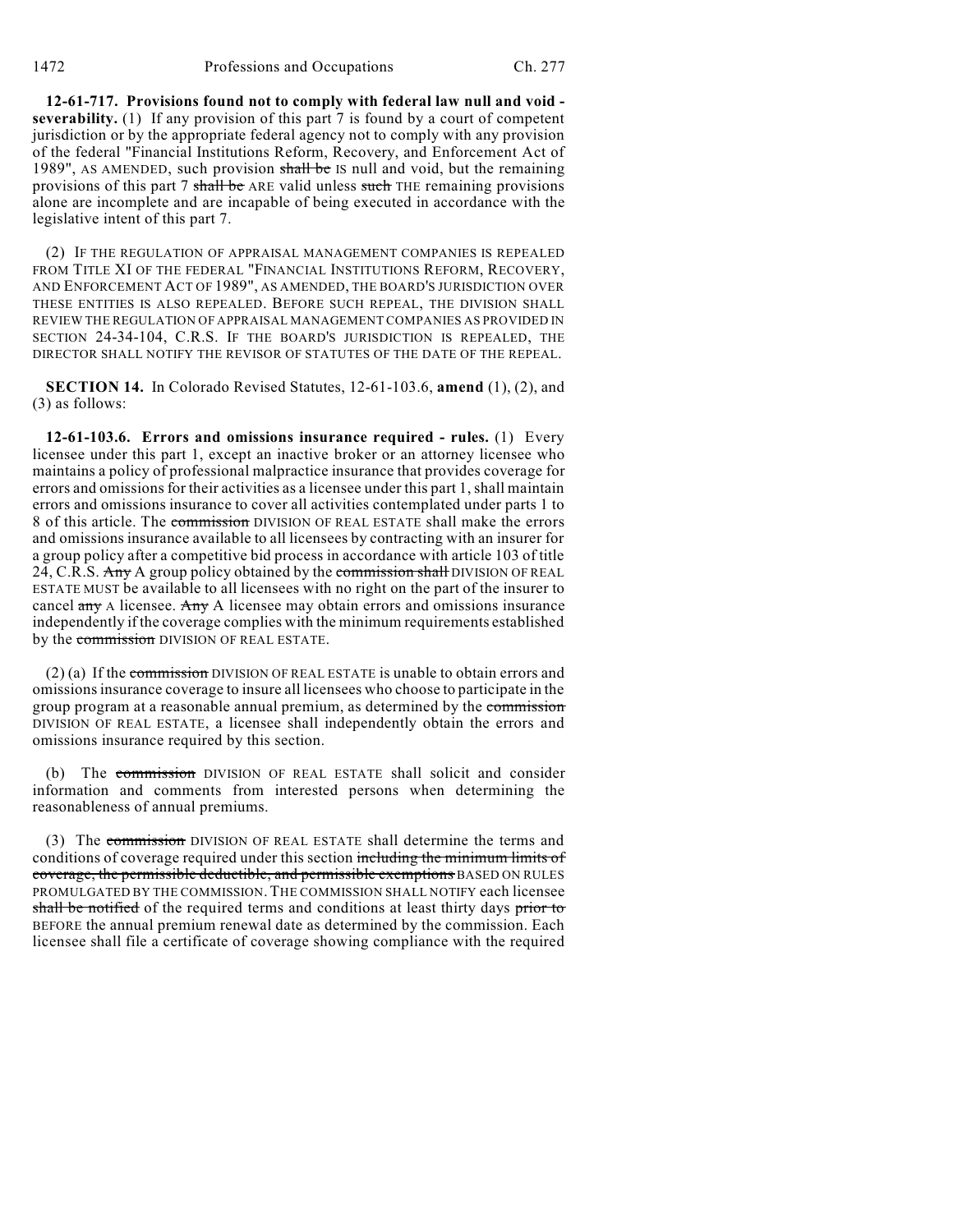terms and conditions with the commission by the annual premium renewal date, as determined by the commission DIVISION OF REAL ESTATE.

**SECTION 15.** In Colorado Revised Statutes, 12-61-113, **amend** (5) as follows:

**12-61-113. Investigation - revocation - actions against licensee - repeal.** (5) Complaints of record in the office of the commission and the results of staff COMMISSION investigations, may, in the discretion of the commission, be INCLUDING COMMISSION INVESTIGATIVE FILES, ARE closed to public inspection. except as provided by court order, during the investigatory period and until dismissed or until notice of hearing and charges are served on a licensee STIPULATIONS AND FINAL AGENCY ORDERS ARE PUBLIC RECORDS SUBJECT TO SECTIONS 24-72-203 AND 24-72-204, C.R.S.

**SECTION 16.** In Colorado Revised Statutes, **repeal and reenact, with amendments,** 12-61-903.5 as follows:

**12-61-903.5. Errors and omissions insurance - duties of the board certificate of coverage - when required - group plan made available - effect rules.** (1) EVERY LICENSEE UNDER THIS PART 9, EXCEPT AN INACTIVE MORTGAGE LOAN ORIGINATOR OR AN ATTORNEY LICENSEE WHO MAINTAINS A POLICY OF PROFESSIONAL MALPRACTICE INSURANCE THAT PROVIDES COVERAGE FOR ERRORS AND OMISSIONS INSURANCE FOR THEIR ACTIVITIES AS A LICENSEE UNDER THIS PART 9, SHALL MAINTAIN ERRORS AND OMISSIONS INSURANCE TO COVER ALL ACTIVITIES CONTEMPLATED UNDER THIS PART 9. THE DIVISION SHALL MAKE THE ERRORS AND OMISSIONS INSURANCE AVAILABLE TO ALL LICENSEES BY CONTRACTING WITH AN INSURER FOR A GROUP POLICY AFTER A COMPETITIVE BID PROCESS IN ACCORDANCE WITH ARTICLE 103 OF TITLE 24,C.R.S. A GROUP POLICY OBTAINED BY THE DIVISION MUST BE AVAILABLE TO ALL LICENSEES WITH NO RIGHT ON THE PART OF THE INSURER TO CANCEL A LICENSEE. A LICENSEE MAY OBTAIN ERRORS AND OMISSIONS INSURANCE INDEPENDENTLY IF THE COVERAGE COMPLIES WITH THE MINIMUM REQUIREMENTS ESTABLISHED BY THE DIVISION.

(2) (a) IF THE DIVISION IS UNABLE TO OBTAIN ERRORS AND OMISSIONS INSURANCE COVERAGE TO INSURE ALL LICENSEES WHO CHOOSE TO PARTICIPATE IN THE GROUP PROGRAM AT A REASONABLE ANNUAL PREMIUM, AS DETERMINED BY THE DIVISION, A LICENSEE SHALL INDEPENDENTLY OBTAIN THE ERRORS AND OMISSIONS INSURANCE REQUIRED BY THIS SECTION.

(b) THE DIVISION SHALL SOLICIT AND CONSIDER INFORMATION AND COMMENTS FROM INTERESTED PERSONS WHEN DETERMINING THE REASONABLENESS OF ANNUAL PREMIUMS.

(3) THE DIVISION SHALL DETERMINE THE TERMS AND CONDITIONS OF COVERAGE REQUIRED UNDER THIS SECTION BASED ON RULES PROMULGATED BY THE BOARD. EACH LICENSEE SHALL BE NOTIFIED OF THE REQUIRED TERMS AND CONDITIONS AT LEAST THIRTY DAYS BEFORE THE ANNUAL PREMIUM RENEWAL DATE AS DETERMINED BY THE DIVISION.EACH LICENSEE SHALL FILE A CERTIFICATE OF COVERAGE SHOWING COMPLIANCE WITH THE REQUIRED TERMS AND CONDITIONS WITH THE DIVISION BY THE ANNUAL PREMIUM RENEWAL DATE, AS DETERMINED BY THE DIVISION.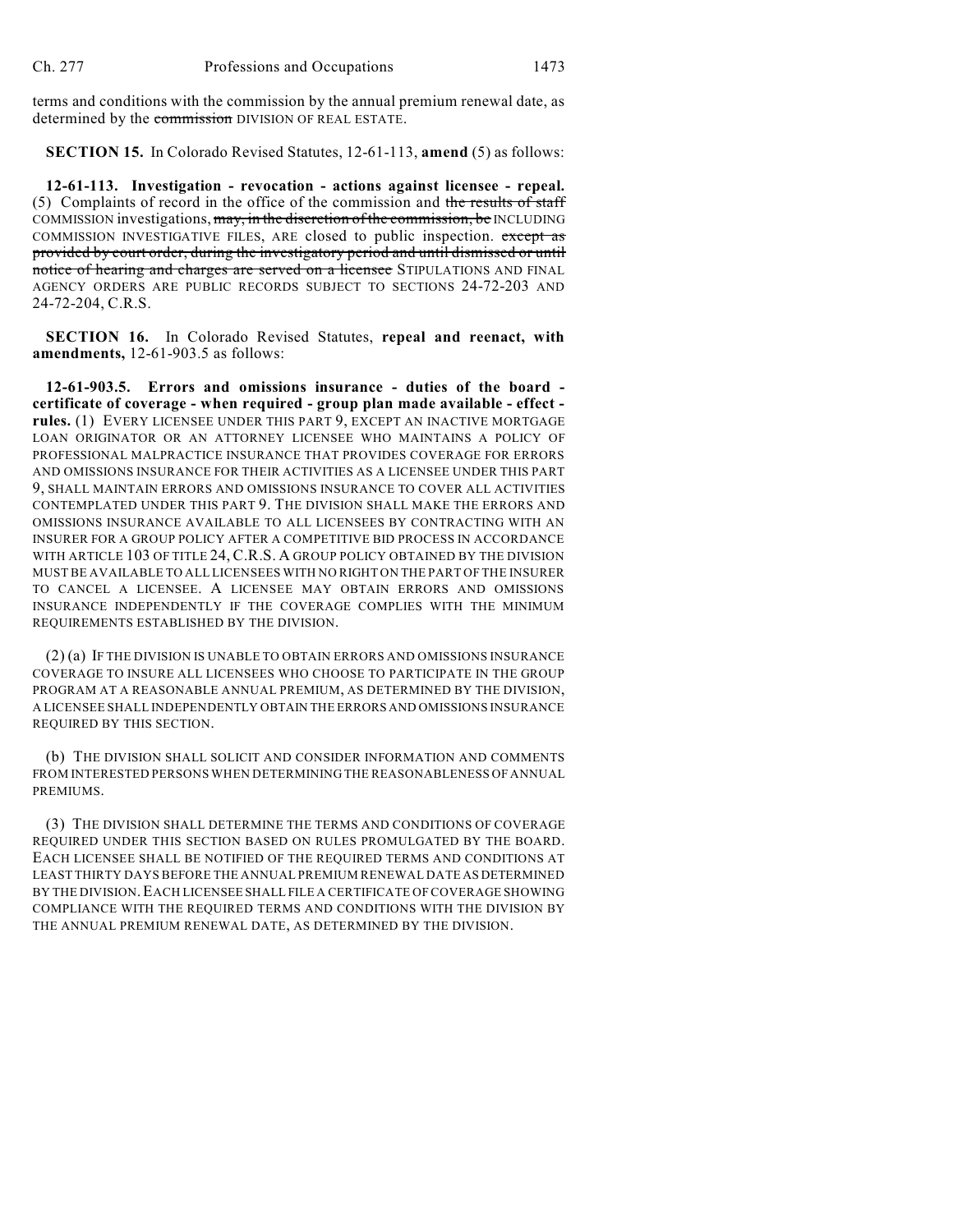(4) IN ADDITION TO ALL OTHER POWERS AND DUTIES CONFERRED UPON THE BOARD BY THIS PART 9, THE BOARD SHALL ADOPT SUCH RULES AS IT DEEMS NECESSARY OR PROPER TO CARRY OUT THIS SECTION.

**SECTION 17.** InColorado Revised Statutes, 12-61-905.5, **amend** (5) asfollows:

**12-61-905.5. Disciplinary actions - grounds - procedures - rules.** (5) Complaints of record in the office of the board and the results of staff BOARD investigations, shall be INCLUDING BOARD INVESTIGATIVE FILES, ARE closed to public inspection. during the investigatory period and until dismissed or until notice of hearing and charges are served on a licensee, except as provided by court order. Complaints of record that are dismissed by the board and the results of investigation of such complaints shall be closed to public inspection, except as provided by court order. The board's records shall be STIPULATIONS AND FINAL AGENCY ORDERS ARE PUBLIC RECORD AND subject to sections 24-72-203 and 24-72-204, C.R.S. regarding public records and confidentiality.

**SECTION 18. Appropriation.** (1) In addition to any other appropriation, there is hereby appropriated, out of any moneys in the division of real estate cash fund created in section 12-61-111.5 (2) (b), Colorado Revised Statutes, not otherwise appropriated, to the department of regulatory agencies, for the fiscal year beginning July 1, 2012, the sum of \$265,104 and 2.0 FTE, or so much thereof as may be necessary, to be allocated for the implementation of this act as follows:

- (a) \$90,959 and 2.0 FTE for personal services;
- (b) \$11,306 for operating expenses;
- (c) \$100,000 for information technology system modifications; and
- (d) \$62,839 for the purchase of legal services.

(2) In addition to any other appropriation, there is hereby appropriated to the department of law, for the fiscal year beginning July 1, 2012, the sum of \$62,839 and 0.5 FTE, or so much thereof as may be necessary, for the provision of legal services for the department of regulatory agencies related to the implementation of this act. Said sum is from reappropriated funds received from the department of regulatory agencies out of the appropriation made in paragraph (d) of subsection  $(1)$ of this section.

(3) In addition to any other appropriation, there is hereby appropriated, out of any moneys in the Colorado bureau of investigation identification unit fund created in section 24-33.5-426, Colorado Revised Statutes, not otherwise appropriated, to the department of public safety, for allocation to the Colorado bureau of investigation, for the Colorado crime information center, identification, for the fiscal year beginning July 1, 2012, the sum of \$23,700, or so much thereof as may be necessary for fingerprint-based criminal history checks related to the implementation of this act.

**SECTION 19. Effective date.** This act takes effect July 1, 2013.